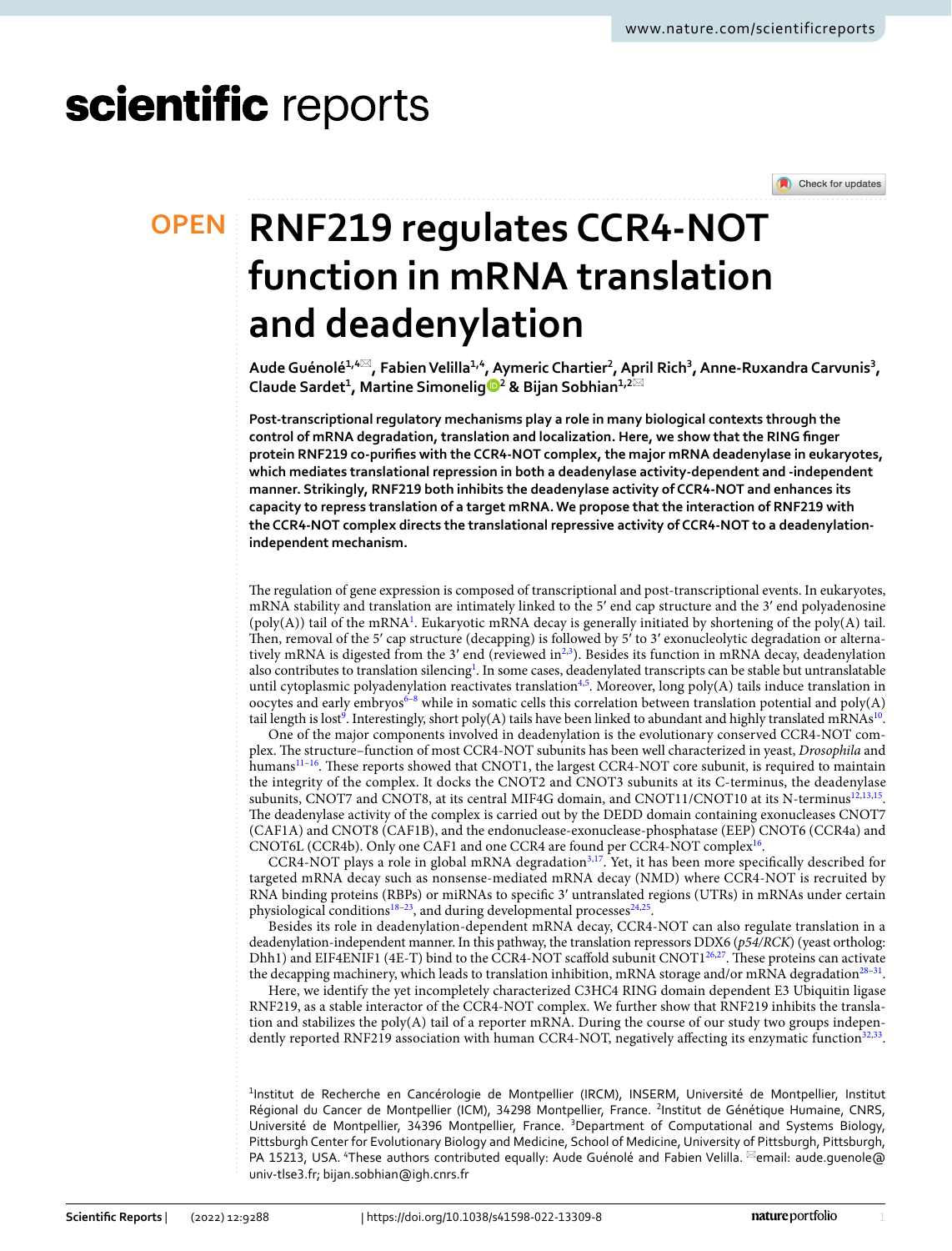Importantly, loss of the interaction between RNF219 and the CCR4-NOT complex abolishes these two activities. Hence, we propose that RNF219 may act as a molecular switch that enables CCR4-NOT to change function from deadenylation-dependent to deadenylation-independent translational repression.

### <span id="page-1-0"></span>**Materials and methods**

**Cell culture.** HEK293T, HeLa, and U2OS cells were grown in DMEM (Life Technologies) containing 10% FBS (Sigma-Aldrich) and 1% penicillin/streptomycin (Life Technologies). HEK293T and HeLa RNF219 CRISPR KO (HEK293T SG1-C and HeLa SG1-C) construct and cell lines were generated according to Ran et al.<sup>34</sup>. The sequences used to generate the guide RNA are sgRNA\_1F (CACCGCTATGCTAAGCCATACGGT) C), sgRNA\_1R (AAACGACCGTATGGCTTAGCATAG).

**Antibodies and reagents.** Antibodies were obtained from Santa Cruz Biotechnology (Tubulin sc-5286, p27 Antibody (F-8) sc-1641), Bethyl Laboratories (CNOT3 A302-156A, CNOT2 A302-562A, RNF219 A302- 540A (RNF219-C), RPL7a A300-749A), Proteintech (CNOT1 14276-1-AP), Covance (anti-HA.11, MMS-101P) and Abcam (GAPDH ab9485). FLAG-M2 agarose (F2426 or A2220-5ML) and FLAG peptide (F3290-4MG) were purchased from Sigma-Aldrich. RNF219 specifc antibodies were produced using an internal (RNF219-A) or C-terminal (RNF219-B) peptide by Abnova (Taiwan). Secondary antibodies were from Cell Signaling Technology (goat anti-mouse IgG HRP-linked, #7076 and goat anti-rabbit IgG HRP-linked, #7074).

**Protein sequence alignment.** Amino acid sequence alignment was performed with Clustal omega tool.

**E3 ubiquitin ligase activity.** 20 ng FH-RNF219 or FH-RNF219-CG, purifed with M2-FLAG agarose and peptide eluted, from transfected HEK293T cells under high salt conditions (0.5 M NaCl) was used in a 20 µl reaction following manufacturer instructions (BML-UW9920-0001 ENZO Life Sciences) with UBCH5a as E2 enzyme.

**Immunofluorescence.** Immunofluorescence was performed essentially as previously described<sup>[35](#page-15-14)</sup>. For 293T cells, prior seeding, coverslips (0111520, Marienfeld) were incubated in 0.01% poly-l-lysine (Sigma) for 15 min at room temperature, then washed three times with PBS. Upon harvest, coverslips were washed with PBS, fxed with 3% PFA/2% sucrose in PBS for 10–15 min at room temperature (RT), washed again in PBS and subsequently incubated in cold permeabilization bufer (20 mM Tris (pH 7.4), 50 mM NaCl, 0.5% Triton X-100, 3 mM MgCl2, 0.3 M sucrose) for 5 min at room temperature. Afer washes in PBST (PBS, 0.1% Tween-20), coverslips were incubated 30 min at 37 °C with primary antibody, washed three times with 1 ml PBST, followed by secondary antibody diluted in PBST. Finally, coverslips were washed again three times with 1 ml PBST and mounted on slides with DAPI containing Vectashield (H-1200, Vector Laboratories).

**Purifcation of RNF219‑associated complexes and mass spectrometry.** RNF219 complexes were purified from Dignam S100 extracts<sup>36</sup> derived from 2×10<sup>9</sup> HeLa S3 cells stably expressing RNF219 fused to a FLAG and an HA tag at the C-terminus (FHA-RNF219) by two-step afnity chromatography, according to a standard method<sup>37</sup>. 5% of FLAG and HA immunoaffinity purified FHA-RNF219 or mock immunoprecipitations (IP) from four liters of culture were resolved on SDS-PAGE and stained with the Silverquest kit (Invitrogen). The remainder of the eluate was stained with colloidal blue (Invitrogen) (Table S2 bottom). Individual coomassie stained bands, or for closely migrating bands regions of the gel, were excised and subsequently analyzed by tandem mass spectrometry at the Harvard Medical School Taplin Biological Mass Spectrometry facility, Boston, MA.

**Whole-cell extract preparation and immunoprecipitation.** All steps were performed at 4 °C. β-Mercaptoethanol and phenylmethylsulfonyl fuoride (PMSF) were added to cold solutions prior to use. Following harvest, cells were washed with cold PBS and then resuspended in 10 cell pellet volumes of TETN-150 bufer (20 mM Tris–HCl (pH 7.4), 0.5 mM EDTA, 0.5% Triton X-100, 150 mM NaCl, 2 mM MgCl2, 5 mM β-mercaptoethanol, 0.5 mM PMSF) and incubated for 30 min with rotation. Extracts were cleared by centrifugation at 18,000*g* for 20 min and transferred to fresh tubes. Antibodies were added for 3 h before 45 min incubation with protein A or G beads (Dynabeads 10002D, 10003D from Thermofisher scientific, or agarose beads sc-2001, sc-2001 from Santa Cruz Biotechnology) for rabbit or mouse IgG respectively. Afer 3 washes in lysis bufer, FLAG-IPs were eluted with FLAG peptide at 0.2 mg/ml in lysis bufer at 4 °C for one hour. IPs with other antibodies were eluted by incubation in SDS loading bufer for 3 min at 95 °C.

Luciferase assay. For each well of a six-well plate, HeLa and HEK293T cells were seeded 24 h prior to transfection. Cells were co-transfected with 100 ng of Renilla-5BoxB reporte[r38](#page-15-17)[,39](#page-15-18) and 25 ng of Firefy control reporter, along with either N-terminally tagged λN-peptide and HA tagged protein expression plasmid (NHA-LacZ (25 ng), NHA-RNF219 (600 ng), NHA-RNF219-Id (900 ng), NHA-RNF219-Cd (200 ng) NHA-CNOT7 (200 ng), NHA-CNOT1-R (200 ng), FHA-RNF219 (500 ng) plasmids, using Fugene (Promega) for HeLa or calcium phosphate (Sigma) for HEK293T. Cells were harvested 24 h afer transfection. Luciferase activities were analyzed individually with the Promega E151A substrate for Firefy and the Renilla-Glo Luciferase Assay System with E2720 substrate for Renilla.

2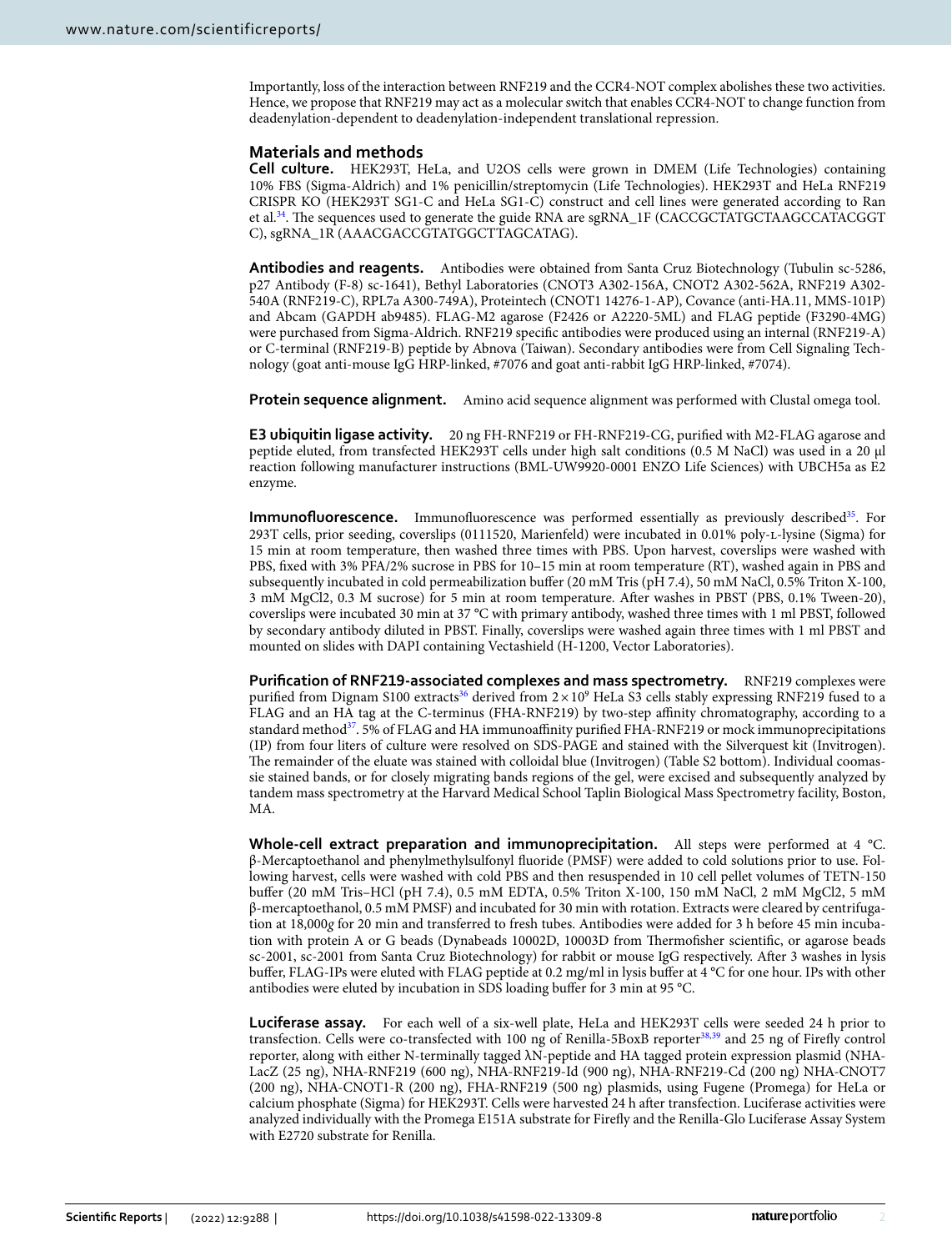**Statistical analysis.** Unpaired two-tailed Student's *t* test were used to measure the statistical signifcance of the differences of the means  $(n=3)$  between conditions.

**Quantitative RT–PCR (qRT–PCR) and poly(A) tail length analysis.** Total RNA was extracted using TRIzol (Life Technologies) and digested with RQ1 DNAse (M6101 Promega) following manufacturer's instructions. For reverse transcription, 0.5 µg of RNA was heated for 5 min (min) at 65 °C and cDNA generated using SuperScript III (Life Technologies) and random primers for 1 h (h) at 50 °C, followed by heat inactivation for 15 min at 70 °C. qPCRs (for primers, see Supplemental Table S1) were performed with SYBR Green master mix (Ozyme) using a LightCycler 480 (Roche) and incubated for 2 min at 95 °C with 35 cycles of 10 s (sec) at 95 °C, 25 s at 60 °C, and 25 s at 72 °C. Data were normalized to GAPDH and analyzed using the 2−ΔΔCT method<sup>40</sup>. Poly(A) tail length was analyzed using the ePAT method<sup>[41](#page-15-20)</sup>. Briefly, 1 µg of total RNA was incubated with 5 μM oligo-(dT)-anchor (5'GCGAGCTCCGCGGCGGCGTTTTTTTTTTT3') and 5 U of Klenow polymerase (New England Biolabs) for 1 h at 37 °C for template extension of the poly(A) tail, followed by reverse transcription using 200 U of SuperScript III (Life Technologies) for 1 h at 55 °C. Poly(A) tails were amplifed by PCR using a gene-specifc forward primer and the oligo-(dT)-anchor and migration of PCR product performed on 3% UltraPure Agarose 1000 gel (Life Technologies).

**Polyribosome purifcation.** All steps were performed on ice or in a cold room. β-mercaptoethanol, RNAse inhibitor and phenylmethylsulfonyl fuoride (PMSF) were added to cold solutions prior to use. Cells were treated with 0.1 mg/ml cycloheximide (CHX) at 37 °C for 5 min prior harvesting. Following harvest, cells grown in 6 cm plates were washed twice with cold PBS containing 0.1 mg/ml CHX and frozen on dry ice or directly processed.

Per 6 cm plate, frozen cell pellets were thawed by resuspension in 200 µl lysis buffer A (20 mM Tris–HCl pH 7.4, 100 mM KCl, 10 mM MgCl<sub>2</sub>, 0.2 mg/ml heparin, 0.1 mg/ml CHX, 1% Triton, 2 mM β-mercaptoethanol, 0.5 mM PMSF, 20 U/ml SUPERaseIn (Ambion) and incubated 15 min on ice. Afer 15 min centrifugation at 16,100*g*, 170 µl supernatant was loaded on a 4.5 ml 15–50% sucrose gradient prepared in bufer B (20 mM Tris–HCl pH 7.4, 50 mM KCl, 10 mM MgCl2, 0.1 mg/ml CHX, 2 mM β-mercaptoethanol, 0.5 mM PMSF, 4 U/ ml SUPERaseIn (Ambion). Briefy, 0.5 ml 50% and 1 ml of each 40%, 30%, 20% and 15% sucrose solution was layered sequentially and difused at 4 °C for 16 h to obtain the gradient.

Gradients were spun in a SW55Ti rotor at 46,000 rpm for 70 min. Fractions were manually collected from the top of the gradient. 1% SDS was added to fractions of interest prior to RNA extraction with acidic phenol chloroform (Ambion 9720) following manufacturer instructions. RNA samples were treated with RQ1 DNAse (Promega), heat inactivated, followed by reverse transcription using SuperScript IV (Life technologies) and qPCR analysis, according to manufacturer instructions.

**RNA‑seq procedure and sequences analysis.** HeLa cells were transfected with either a control siRNA (siSCR) or a siRNA against RNF219 (CDS) in two replicates each. RNA was extracted with TRIzol (Life Technologies) reagent according to the manufacturer's instructions. RNA samples were then treated with DNase I, extracted again with TRIzol (Life Technologies) and precipitated.

Ribosomal RNA depletion and RNA-Seq library preparation were performed at Fasteris SA (Plan-les-Ouates, Switzerland) using TruSeq stranded mRNA kit (Illumina). RNAseq samples were sequenced using Illumina HiSeq High-Output (HO), single-end, 50 bp reads at Fasteris SA.

Raw RNA-sequencing reads were trimmed of adapters and low-quality regions using Trim Galore! version 0.6.4. Reads were then aligned to the human reference genome, Ensembl assembly GRCh38.p13 release 101 using HISAT2 version 2.2.1. HTSeq version 0.12.4 was used for gene-level quantifcation of reads using the corresponding Ensembl annotation fle (Homo\_sapiens.GRCh38.101.gtf). Normalization and diferential expression analysis were performed using DESeq2. Gene set enrichment analysis was done using the R package fgsea with the GSEA curated GO biological process gene list version 7.2. The code used for analyzing RNA-sequencing reads is available at: [https://github.com/lirpa0/RNF219\\_DE/blob/main/RNAseq\\_analysis\\_code\\_9\\_9\\_21.md](https://github.com/lirpa0/RNF219_DE/blob/main/RNAseq_analysis_code_9_9_21.md).

# **Results**

**Characterization of RNF219 a RING dependent ubiquitin ligase.** We initially identifed RNF219 as a substoichiometric interactor of the HIV-1 Tat transcription factor (Personal communication)<sup>[42](#page-15-21)</sup>. RNF219 is a 726 amino acid protein containing at its N-terminus a 37-amino acid length C3HC4 RING fnger domain (Fig. [1](#page-3-0)A,B[\)43.](#page-15-22) According to the Ensembl Compara database (PMID: 26896847), RNF219 is present in a single copy in the genome of most placental mammals. Orthologues are found in the genomes of many other vertebrates (bird, reptiles and fsh) but not among other metazoans (Fig. [1B](#page-3-0)). Immuno-localization of FLAG-HA tagged RNF219 (FHA-RNF219) expressed in U2OS cells shows that this protein is found in both the cytoplasm (60% of cells n=110, Fig. S1A) and the nucleus (40% of cells n=110, Fig. S1A). Of note, RNF219 was not found in both compartments simultaneously.

To better characterize RNF219, we generated two polyclonal antibodies (αRNF219-A and αRNF219-B) directed against human RNF219, and two RNF219 CRISPR KO cell lines (HEK293T SG1-C and HeLa SG1-C) (Fig. S1B-C). Immunoblots performed on HeLa cell extracts showed that αRNF219-A specifcally recognizes a 85 kDa protein that disappeared upon RNF219 depletion using two diferent small interfering RNAs (siR-NAs), targeting RNF219 coding sequence (CDS) or 3'UTR (UTR), respectively (Fig. S1B). The second antibody (αRNF219-B) was used to immuno-precipitate endogenous RNF219 (Fig. S1D, 2C, S2A,B). A third antibody, αRNF219-C (from Bethyl laboratory) was used to immuno-precipitate endogenous RNF219 in order to confrm the data obtained with αRNF219-B (Fig. S2B).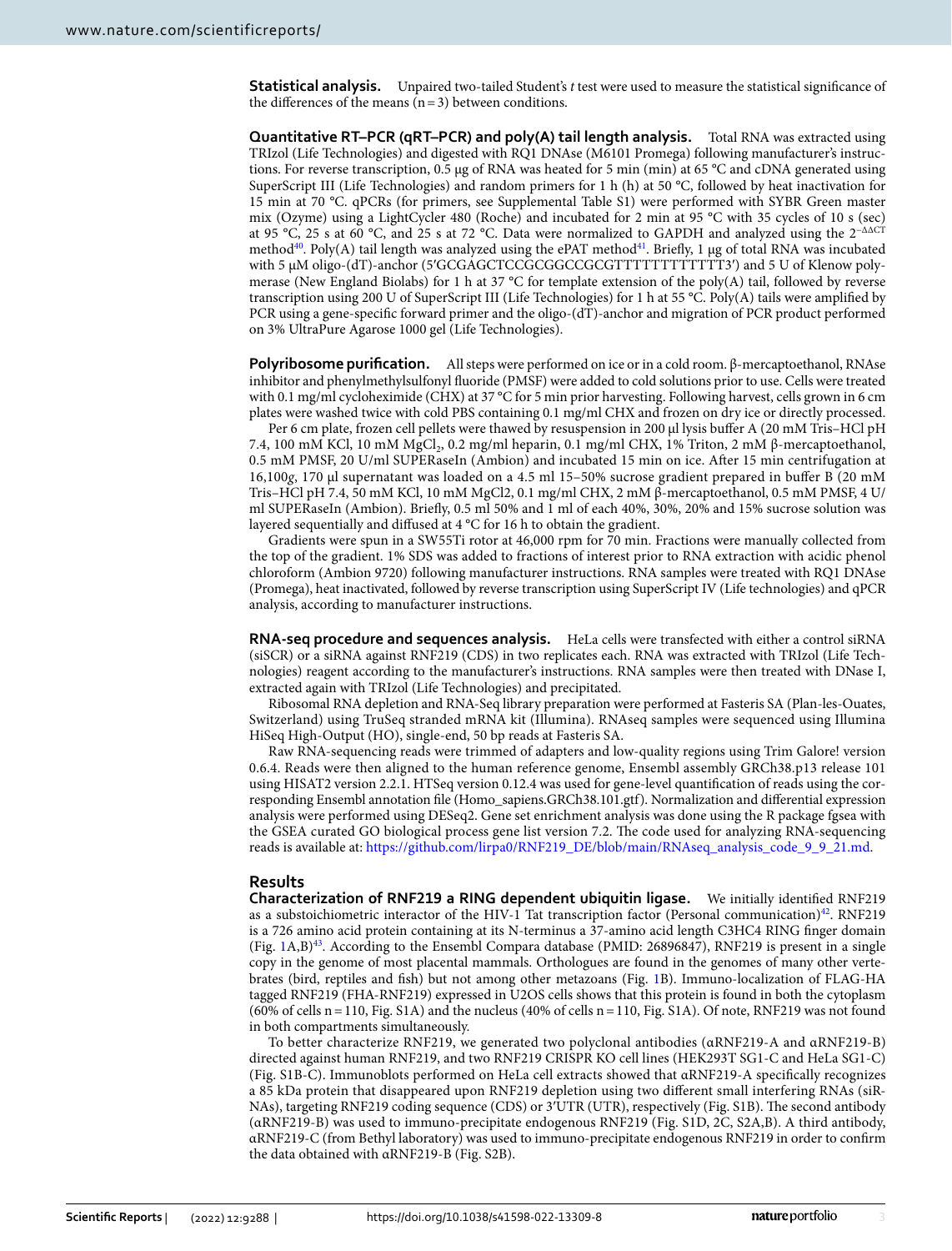

<span id="page-3-0"></span>**Figure 1.** RNF219 is a RING dependent ubiquitin ligase. (**A**) Schematic representation of the RNF219 protein and mutants used in this study. (**B**) Sequence alignment of the human hRNF219 protein and its *Mus musculus*, *Xenopus laevis* and *Danio rerio*, orthologs. Amino acid sequences were aligned with the Prabi CLUSTALW tool. Identical residues are annotated with an asterisk (\*) and coloured in red, whereas similar residues are annotated with two (:) and coloured in green and less similar residues are annotated with one dot (.) and coloured in blue. One conserved RING domain of C3HC4 type was predicted in the N-terminus of all the conserved alignments (highlighted in grey); Zinc coordinating residues are marked with a circle. Mutated residues and corresponding mutants are highlighted by a red box. (**C**) RNF219 but not the RING domain mutant can form poly-ubiquitin chains in an in vitro assay. FHA-RNF219 and FHA-RNF219-CG (cysteine 55 was replaced by a glycine) affinity purifed under high salt condition with FLAG antibody and peptide eluted from transfected 293T cells, were incubated with E1 enzyme, UBCH5a, and biotinylated ubiquitin (lanes 1 and 2, respectively). The third lane contains the purifcation from untransfected cells as negative control. Ubiquitin was detected with HRP conjugated streptavidin (Strep-HRP).

4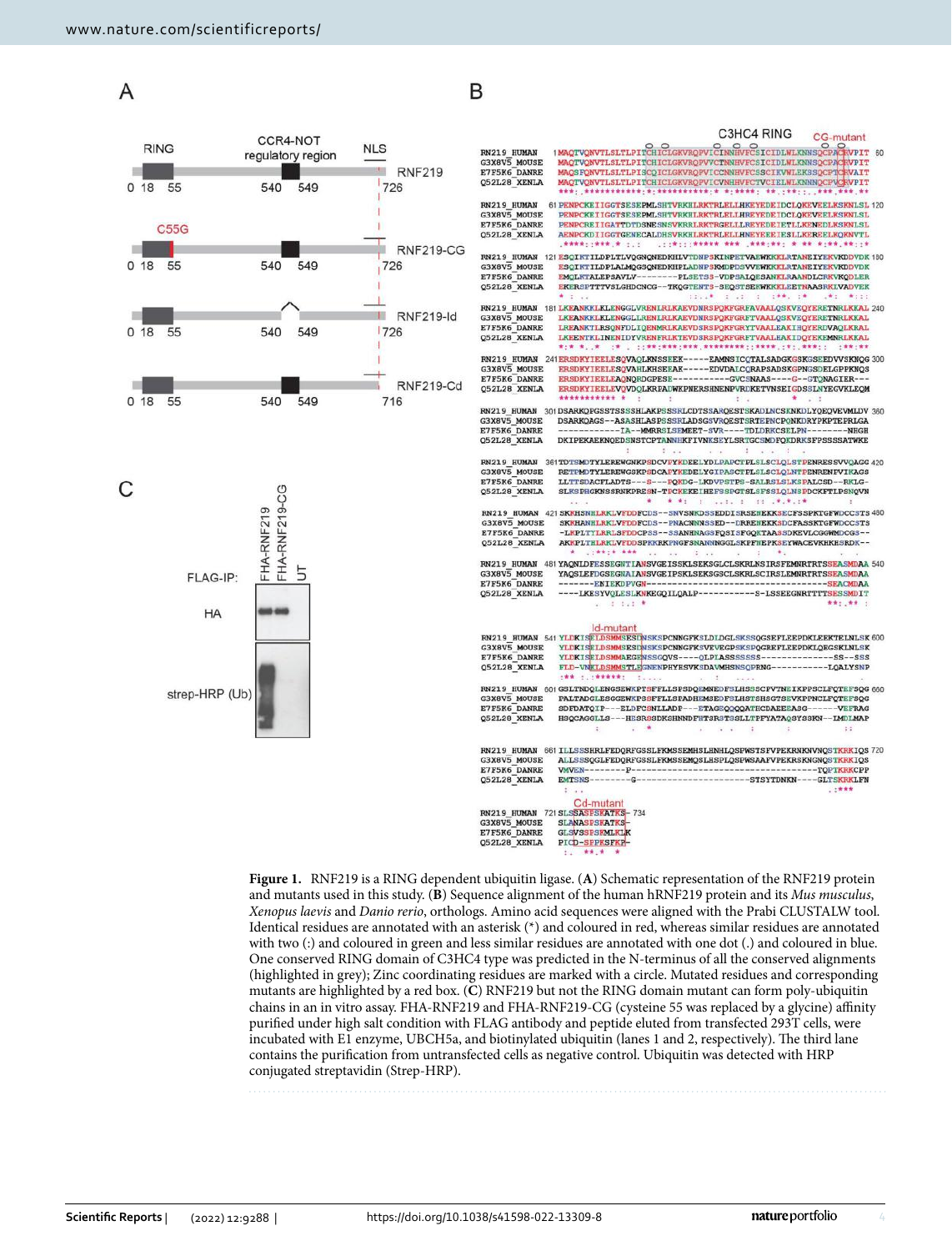Since RNF219 contains a RING fnger domain (Fig. [1B](#page-3-0)), found in many E3 ubiquitin ligases, we tested its ability to catalyze the formation of polyubiquitin chains. An in vitro E3 ubiquitin ligase assay was performed with FHA-RNF219, immunoprecipitated from 293T cell extract under high salt conditions, in the presence of E1, E2 (UBCH5a) enzymes and biotinylated ubiquitin. Wild-type FHA-RNF219, but not a mutant form containing a point mutation in the RING domain (cysteine 55 changed to a glycine; RNF219-CG), was able to form polyubiquitin chains in this biochemical assay (Fig. [1](#page-3-0)C). Tis result suggests that RNF219 is a RING domain dependent ubiquitin ligase, consistent with a previous report<sup>44</sup>.

**RNF219 associates with the CCR4‑NOT complex.** We purifed RNF219 protein complexes to address its cellular function. TAP-tag experiments<sup>[37](#page-15-16)</sup> were performed using cytoplasmic S100 extract<sup>36</sup> from HeLa S3 cells stably expressing FLAG and HA-tagged RNF219 (FHA-RNF219). Immunoprecipitated material was analyzed by tandem mass spectrometry. Remarkably, all subunits of the CCR4-NOT except CNOT4 were identifed with the high peptide coverage (Fig. [2A](#page-6-0) and highlighted in yellow in Table S2). Of note, we observed robust peptide coverage measured for the diferent CCR4-NOT deadenylase subunits CNOT6, CNOT6L, CNOT7 and CNOT8, suggesting that RNF219 can stably associate with CCR4-NOT complexes containing either subunit. Our fnding is consistent with a recent studies, which independently describe the interaction between RNF219 and CCR4- NOT<sup>[32](#page-15-11),[33](#page-15-12)</sup>

CNOT3, CNOT2 and CNOT7 co-purifcation with FHA-RNF219 were confrmed by FLAG immunoprecipitation followed by immunoblotting with antibodies directed against these CCR4-NOT subunits (Fig. [2B](#page-6-0)). Importantly, endogenous CCR4-NOT subunits co-immunoprecipitated with endogenous RNF219 pulled down using two diferent antibodies (RNF219-B and RNF219-C) for IP (Fig. [2](#page-6-0)C, Fig. S2A,B). To control that the interaction is not due to a protein non-specifcally pulled down with RNF219-B antibody, immunoprecipitation was performed with RNF219-B antibody on RNF219-Crispr knockout cells transfected or not with a plasmid containing RNF219 cDNA (Fig. S1D; respectively RNF219 and Mock). Tis experiment shows that CNOT2 co-immunoprecipitates with RNF219-B antibody only in RNF219 knockout cells reconstituted with RNF219 (Fig. S1D) which confrms the specifcity of RNF219 interaction with at least one subunit of the complex. Additionally, immunoprecipitation of endogenous CNOT3 and CNOT1 also co-immunoprecipitate RNF219, further confrming our results (Fig. S2A).

As CNOT1 is the core subunit of the CCR4-NOT complex<sup>11-[13](#page-14-11),[45](#page-15-24)</sup>, we next hypothesized that the depletion of CNOT1 could abrogate RNF219 association with subunits of the complex. As predicted, upon siRNA-mediated depletion of the CNOT1 scafold, RNF219 co-precipitation with the other components of the CCR4-NOT complex, CNOT2 and CNOT3, was strongly reduced (Fig. [2D](#page-6-0)).

To clone a CCR4-NOT interaction defective allele, we truncated RNF219 protein in multiple fragments until interaction with CCR4-NOT was lost (Fig. S2C,D). RNF219 was frst truncated in six large fragments with a truncation step of 121 amino acids (represented by F1 to F6 in Fig S2C). The F5 fragment failed to interact with at least three CCR4-NOT subunits (CNOT1, CNOT2, CNOT3; Fig. S2C). We further truncated F5 into four fragments with a truncation step of 10 amino acids (represented by F5F, F5G, F5H, F5I in Fig. S2D). CCR4- NOT interaction was lost with the F5G fragment (Fig. S2D). Tis led to the identifcation of a minimal domain necessary for RNF219 binding to the CCR4-NOT complex (Fig. [2](#page-6-0)E,F; Fig. S2D). Replacement of the amino acids ELDSMMSESD by VE in the middle part of RNF219 strongly reduces RNF219 interaction with CNOT1, CNOT2 and CNOT3 (Fig. [2](#page-6-0)F). We named this interaction defective mutant RNF219-Id (Figs. [1](#page-3-0)A, [2](#page-6-0)E,F). Of note, the interaction between RNF219 and the CCR4-NOT complex is RNAse resistant under conditions dissociating the 7SKsnRNP as previously reported<sup>46,47</sup> (Fig. S2E), indicating that the CCR4-NOT and RNF219 interaction is not mediated by RNA. However, RNA may play a role during the formation of the complex. Finally, we showed by immuno-localization that RNF219-Id, similarly to WT RNF219, is present either in the nucleus or in the cytoplasm (Fig. [2](#page-6-0)G).

Altogether, our data reveal physical interaction of RNF219 with the CCR4-NOT complex through purifcation of exogenously expressed, tagged proteins, and importantly also with purifcation of endogenous proteins using several antibodies. RNF219 binding requires the CNOT1 scafold but not RNA for its association to the NOT module. We do not rule out the possibility that RNF219 may directly bind a CCR4-NOT subunit not tested or CCR4-NOT recruiting proteins present in the ms/ms data with high score.

**RNF219 represses the translation of a reporter mRNA.** To characterize RNF219 functionally, we asked whether RNF219 plays a role in post-transcriptional regulation of mRNA, a well-established CCR4-NOT function. We set up a classical λNpeptide/BoxB RNA tethering reporter assay to address this question (described and characterized in[38](#page-15-17),[39](#page-15-18)[,48](#page-15-27)[,49](#page-15-28)). Briefy, in this assay, a λNpeptide-tagged candidate protein (here RNF219) is targeted to a Renilla luciferase (RL) reporter mRNA through binding of the λNpeptide to BoxB sites present in the reporter 3′UTR (Fig. [3A](#page-8-0)).

HEK293T cells were co-transfected with the RL reporter and either λN and HA-tagged-LacZ (control NHA-LacZ), or -RNF219 construct (NHA-RNF219; Fig. [3B](#page-8-0),C,E). Subsequently, the RL reporter expression was assessed by measuring the Renilla luciferase activity relative to a Firefy luciferase reporter not bound by the transfected protein (RL/FL ratio). Interestingly, tethering RNF219 strongly repressed the RL reporter mRNA expression compared to the NHA-LacZ control (RL/FL ratio: RNF219 *M*= 0.307 *SD* =0.0624, LacZ *M*=5.97 *SD* = 0.276; two tailed *t* test:  $t(2.2) = 34.5$ ,  $p < 0.001$ ; Fig. [3B](#page-8-0)). RNF219-mediated repression was higher than repression medi-ated by the CCR4-NOT subunit CNOT7 and the CNOT1-R fragment<sup>26</sup> (Fig. [3](#page-8-0)B) previously described<sup>[26,](#page-15-7)28</sup>. Both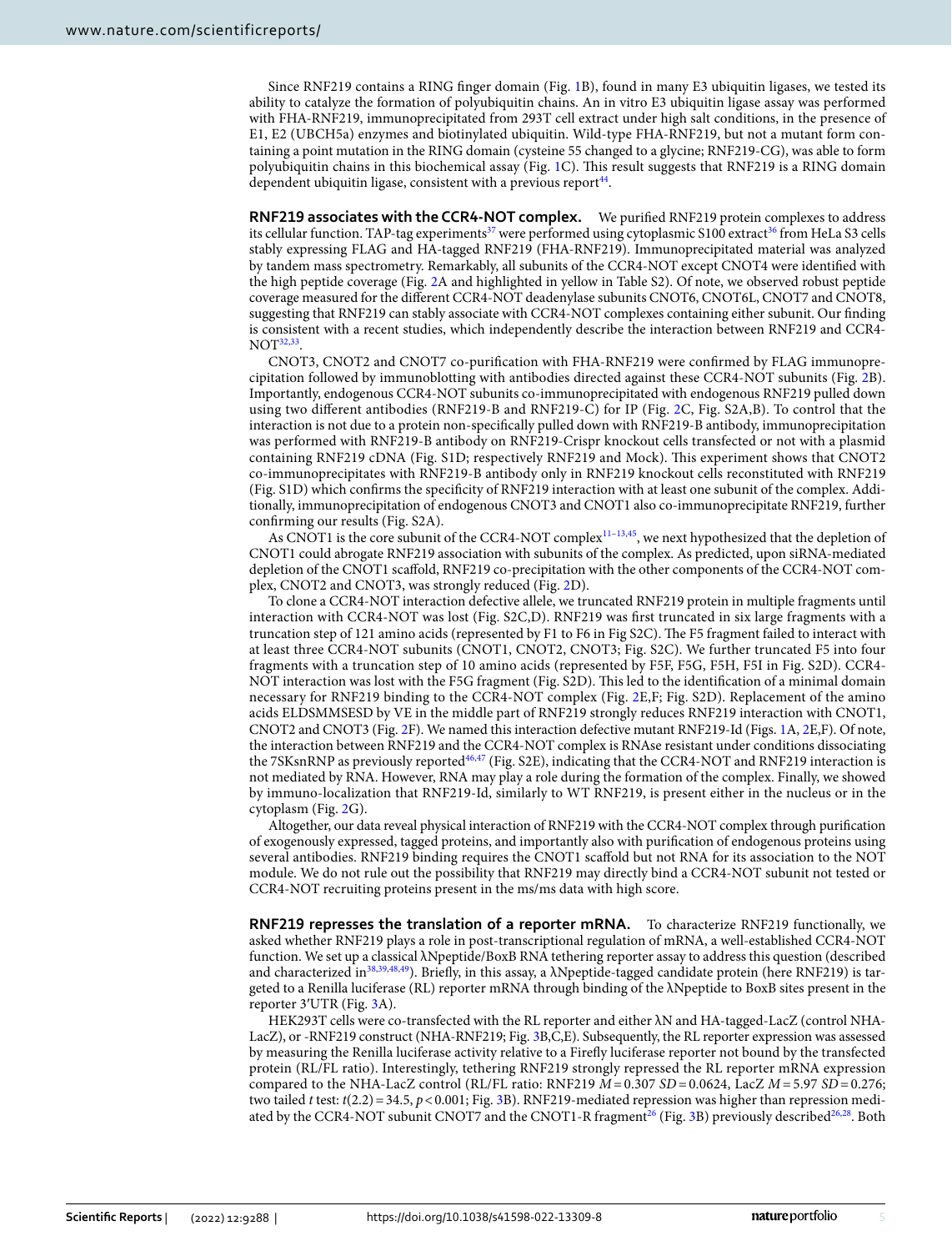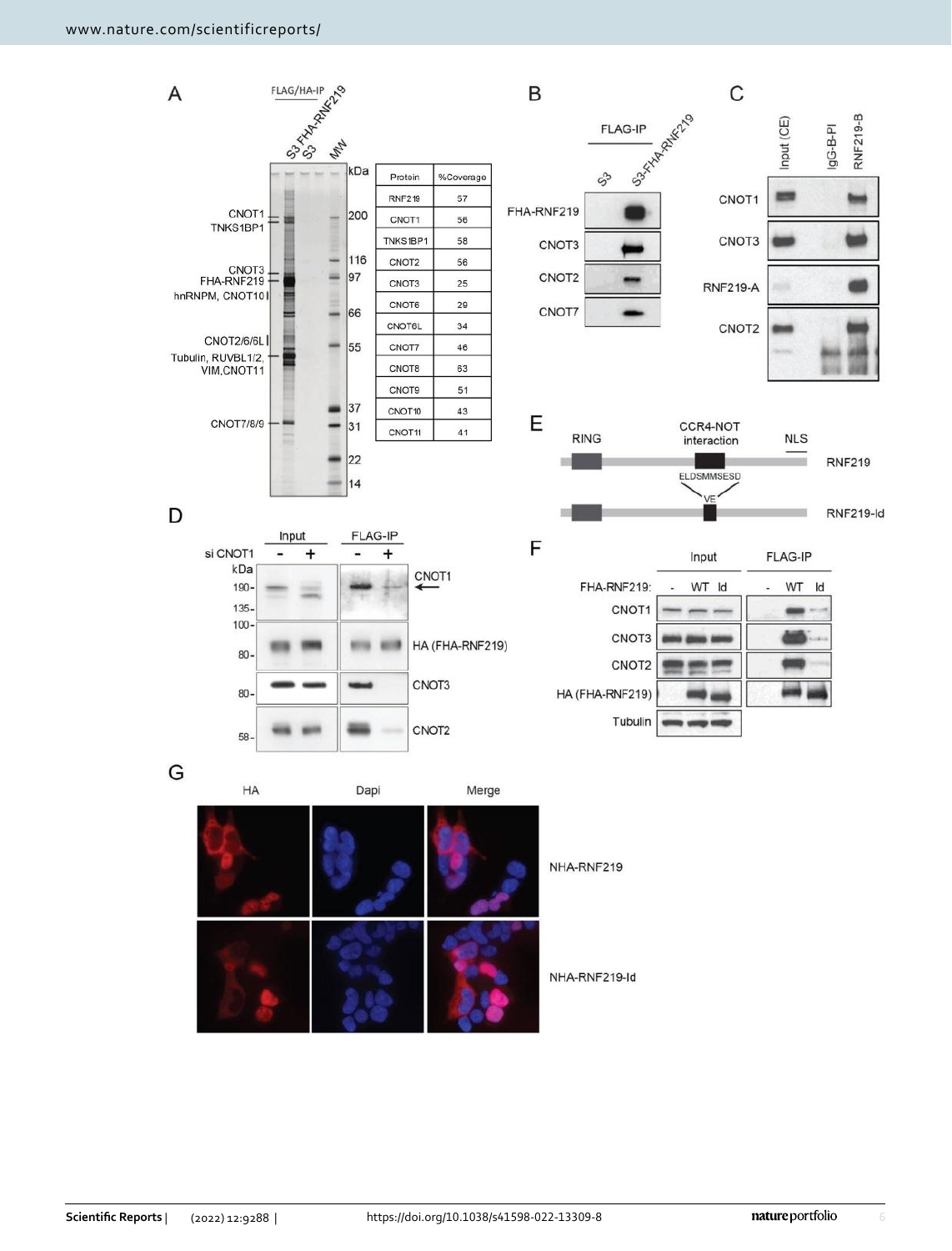<span id="page-6-0"></span>**Figure 2.** RNF219 binds to the CCR4-NOT complex. (**A**) (Lef) FLAG and HA tandem afnity ◂chromatography was performed on cytoplasmic S100 extracts prepared from HeLa S3 cells stably expressing FHA-RNF219 (S3-FHA-RNF219) or non-transduced HeLa S3 cells. Proteins were resolved by SDS-PAGE and visualized by silver staining. (Right) The identity of FHA-RNF219-associated proteins was determined by tandem mass spectrometry and percent peptide coverage by amino acid count for CCR4-NOT subunits detected are listed. (**B**) FLAG-immuno-precipitations from S3-FHA-RNF219 cell extracts confrm that FHA-RNF219 is associated with a number of CCR4-NOT subunits as determined by mass spectrometry. The presence of CCR4-NOT subunits CNOT3, CNOT2, CNOT7 in the IPs was analyzed by immunoblotting (IB). (**C**) Endogenous RNF219 was immuno-purifed from HeLa cell extracts using a specifc antibody against RNF219 (RNF219-B) or pre-immune IgG control (IgG-B-PI). The presence of the CCR4-NOT subunit CNOT1, CNOT2 and CNOT3 in the IP was analyzed by IB. RNF219 was detected with RNF219-A antibody (long exposure is shown in Fig. S2B). (**D**) RNF219 interaction with NOT module components CNOT2 and CNOT3 is CNOT1 dependent. FHA-RNF219 expressing HeLa cells were transfected with siRNA against CNOT1 (+) or control siRNA (−). IPs were performed using anti-FLAG agarose beads and were blotted for the indicated proteins. The arrow indicates the expected CNOT1 band. (**E**) Schematic representation of RNF219-Id, a CCR4-NOT complex interaction defective RNF219 allele. Amino acids 540–549 (ELDSMMSESD) were replaced by VE. (**F**) RNF219-Id interacts with the CCR4-NOT complex very inefficiently. 293T cells were transfected with the indicated constructs. Whole cell extracts were immuno-purifed with anti-FLAG agarose beads and eluates immunoblotted with the indicated proteins. (**G**) RNF219-Id localizes both in the nucleus and in the cytoplasm similarly to WT RNF219. Immuno-fuorescence was performed with anti-HA antibody on HEK293T cells transfected with the indicated constructs.

NHA-CNOT7 and NHA-CNOT1-R displayed signifcantly lower mean RL/FL ratios than the NHA-LacZ control (CNOT7  $M = 0.961$  *SD* = 0.184; two tailed *t* test compared to NHA-LacZ:  $t(3.49) = 26.1$ ,  $p < 0.0001$ ; and CNOT1R *M*=0.825 *SD*=0.189; two tailed *t* test compared to NHA-LacZ: *t*(3.53)=26.6, *p*<0.0001), as expected. Strikingly, NHA-RNF219 exhibited an even lower mean RL/FL ratio than NHA-CNOT7 and NHA-CNOT1-R (RNF219 compared to CNOT7: two tailed *t* test: t(2.45)=− 5.82, p<0.05; compared to CNOT1R: two tailed *t* test: t(2.43)=−4.51, p<0.05). Of note, when FHA-RNF219 was not fused to λN-peptide it did not substantially repress the reporter, with a fold change repression of only 1.32 relative to the LacZ control (FHA-RNF219 *M*=4.57 *SD*=0.555; two tailed *t* test: *t*(2.94)=3.92, *p*<0.05; Fig. [3B](#page-8-0), last bar). Tis suggests that NHA-RNF219 acts in cis in the tethering assay.

Next, we investigated whether the ubiquitin-ligase activity we characterized (Fig. [1](#page-3-0)C) was necessary for RNF219 to repress the RL reporter. Hence, we tested the RING-mutated version of RNF219 described in Fig. [1](#page-3-0)C (RFN219-CG) in the tethering assay. Surprisingly, RNF219-CG was able to repress the reporter even more strongly than WT RNF219 (RL/FL ratio NHA-RNF219-CG *M*=0.169 *SD*=0.00875, NHA-RNF219 *M*=0.233 *SD* = 0.00621; two tailed *t* test: *t*([3](#page-8-0).61) = −10.4, *p* < 0.001; Fig. 3C). This observation indicates that the ubiquitin ligase activity of RNF219 is not necessary for repression. The ubiquitin ligase activity may however be required for steps bypassed in the tethering assay, such as binding to specifc target RNAs. Indeed, RNF219 has a much stronger repressive efect when tethered to the reporter RNA (Fig. [3](#page-8-0)B), suggesting that in vivo this protein may be directed to specifc targets.

**RNF219‑mediated repression is not solely due to mRNA degradation.** CCR4-NOT tethering to reporter mRNA classically leads to RNA degradation<sup>13</sup>. Thus, we monitored the RL reporter mRNA level in these cells to test whether repression of luciferase activity was due to a decrease in mRNA quantity (Fig. [3](#page-8-0)D). Expectedly, tethering CNOT7 or CNOT1-R induced a 2.6 to 3.5-fold decrease in mRNA level (RL/FL mRNA levels: CNOT7 *M*=9.34 *SD*=0.101, CNOT1-R *M*=7.0 *SD*=0.342, LacZ *M*=24.0 *SD*=2.00; two tailed *t* test: *t*(2.01) = −12.7, *p* < 0.01 comparing LacZ and CNOT7; *t*(2.12) = −14.5 *p* < 0.01 comparing LacZ and CNOT1-R). Tethering NHA-RNF219 decreased mRNA levels by a similar magnitude (3.14 fold; RL/FL mRNA levels NHA-RNF219 *M*=7.68 *SD*=0.40; two tailed *t* test comparing RNF219 and CNOT7: *t*(2.25)=−6.91, *p*<0.05); comparing RNF219 and CNOT1-R: *t*(3.90)=2.23, *p*>0.05). Tat RNF219 has similar repressive efects as CNOT7 and CNOT1-R at the mRNA level (Fig. [3D](#page-8-0)) stands in contrasts with the much stronger repressive efects of RNF219 when compared to CNOT7 and CNOT1-R at the level of luciferase activity (Fig. [3](#page-8-0)B). This suggests that mRNA degradation alone does not explain the full RNF219-mediated RL reporter activity repression.

We observed that RNF219 localizes either in the nucleus or in the cytoplasm (Fig. S1A). Thus to investigate the signifcance of RNF219 localization for its repressive activity, we tested a RNF219 mutant (RNF219-Cd) that resides predominantly in the cytoplasm (Fig. [1A](#page-3-0); Fig. S3A). We found that RNF219-Cd also represses the RL expression compared to the LacZ control (RL/FL ratio: NHA-RNF219-Cd *M*= 0.388 *SD* = 0.0092, NHA-LacZ *M*= 3.83 *SD* =0.0516; two tailed *t* test: *t*(2.13) = − 114, *p* < 0.0001), indicating that this activity is in part a cytoplasmic process (Fig. [3](#page-8-0)E) and cannot be explained by sequestration of mRNA in the nucleus as the only mechanism. However, NHA-RNF219-Cd is not fully active compared to NHA-RNF219 (*M*=0.212 *SD*=0.00613; two tailed *t* test comparing NHA-RNF219 and NHA-RNF219-Cd: *t*(3.48)=−27.6, *p*<0.0001), indicating that nuclear RNF219 function may also participate in its repressive activity.

7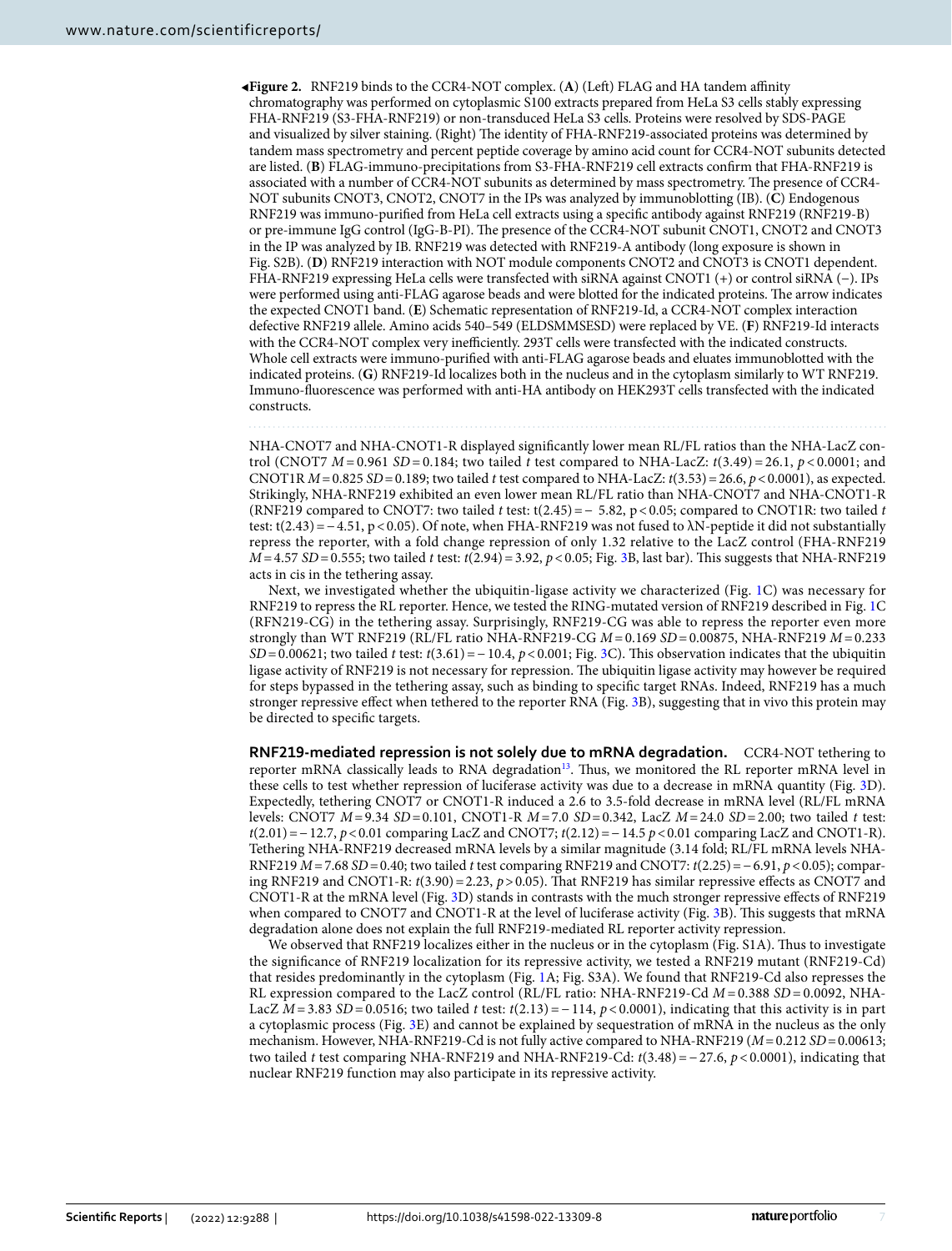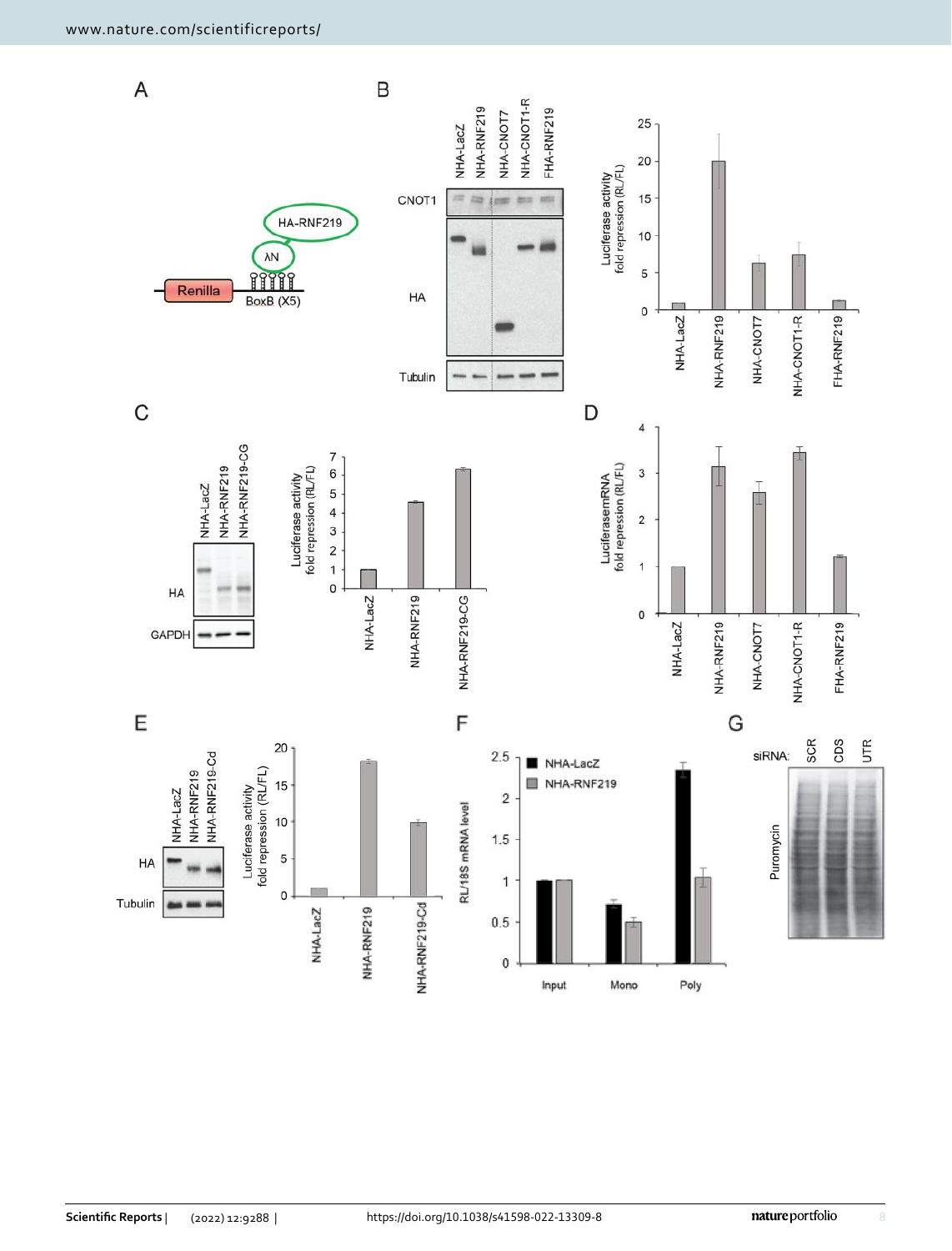<span id="page-8-0"></span>**Figure 3.** RNF219 afects the translation of a targeted mRNA. (**A**) Schematic representation of the Renilla ◂Luciferase (RL) reporter mRNA, containing the Renilla luciferase gene and fve 19-nt BoxB hairpins sequences at its 3′UTR. Recruitment of HA-tagged protein to the 3′UTR is mediated by the fused λN-peptide, which has a high afnity for the BoxB sequence. (**B**) Recruitment of RNF219 to the 3′UTR mRNA of the RL reporter inhibits its expression. RL activity was determined in the indicated conditions (NHA-LacZ, NHA-RNF219, NHA-CNOT7, NHA-CNOT1-R, FHA-RNF219). (Right) Renilla Luciferase (RL) activity was normalized on Firefy luciferase (FL) activity expressed from a plasmid not containing BoxB sequences, co-transfected with that of Renilla. RL repression levels are relative to that of the control NHA-LacZ set to 1. Error bars represent SD, n=3. (Lef) Protein levels of NHA-fusion proteins in transfected 293T cells was analyzed by immunoblotting. (**C**) Ubiquitin ligase activity of RNF219 is not necessary for its repressive role. RL activity was determined in the indicated conditions (NHA-LacZ, NHA-RNF219, NHA-RNF219-CG). (Right) Renilla Luciferase (RL) activity was normalized as in (**B**). Error bars represent SD, n=3. (Lef) Protein levels of NHA-fusion proteins, in HeLa cells transfected with the corresponding plasmids, were analyzed by immunoblotting. (**D**) Recruitment of RNF219 to the 3′UTR mRNA of the RL reporter leads to decreased reporter mRNA level. Total RNA from the indicated conditions (NHA-LacZ, NHA-RNF219, NHA-CNOT7, NHA-CNOT1-R, FHA-RNF219) was extracted as described in the ["Methods](#page-1-0)". RT-QPCR was performed using primers specifc from both RL and FL reporters to quantify their respective mRNA level (the RT-QPCR primers used are indicated in Table S1). RL mRNA level was normalized on FL mRNA level. RL repression levels are relative to that of the control NHA-LacZ set to 1. Error bars represent SD, n=3. (**E**) RNF219 mutant (RNF219-Cd) that resides predominantly in the cytoplasm also represses the RL expression. (Right) RL activity was determined in the indicated conditions (NHA-LacZ, NHA-RNF219, NHA-RNF219-Cd). Renilla Luciferase (RL) activity was normalized as in (**B**). Error bars represent SD,  $n=3$ . (Left) Protein levels of NHA-fusion proteins in 293T cells transfected with the corresponding plasmids were analyzed by immunoblotting. (**F**) RL mRNA level relative to FL mRNA level in the monoribosomal (Mono, fraction 4 in Fig. S3B) and polyribosomal fractions (Poly, fraction 9 in Fig. S3B) of extracts from 293T cells transfected with NHA-LacZ or NHA-RNF219. mRNA levels normalized to 18S mRNA levels were quantifed by RT-QPCR and shown relative to Input set to 1. Error bars represent SD, n=2. (**G**) RNF219 does not afect global translation. 24 h afer siRNA treatment (two diferent siRNA against RNF219: CDS and UTR; Fig. S1B) a 30-min puromycin pulse is analysed by immunoblot using an anti-puromycin antibody. The two siRNA against RNF219 show no difference in global puromycin incorporation compared to the control (SCR).

**RNF219 inhibits mRNA translation.** To further explore the molecular mechanism by which RNF219 represses the RL expression, we asked whether RNF219 afects mRNA translation. To answer this question, we purifed poly-ribosomes from cells transfected with the RL reporter and NHA-LacZ or NHA-RNF219 constructs. Mono and poly-ribosomal fractions were identifed by levels of ribosomal protein subunit RPL7a, optical density at 254 nm and distribution of 18S and 28S RNA (Fig. S3B). RL reporter mRNA was signifcantly less abundant in the poly-ribosomal fraction of cells expressing NHA-RNF219 compared to cells expressing NHA-LacZ (RL/FL mRNA levels normalized to 18S: NHA-RNF219 *M*=1.04 *SD*=0.113, NHA-LacZ *M*=2.35 *SD*=0.0919; two tailed *t* test: *t*(1.92)=12.7, *p*<0.01; Fig. [3F](#page-8-0)). We verifed that this efect was not attributable to a global defect in translation by comparing puromycin incorporation in control (siSCR) or RNF219 (siCDS and siUTR) depleted cells<sup>50</sup>; Fig. [3](#page-8-0)G; Fig. S3C, S1B). No major difference was detected in global translation activity between both conditions, suggesting that RNF219 is involved in translational repression of specifc mRNAs.

**RNF219‑mediated mRNA translation repression is CCR4‑NOT‑dependent.** To determine if RNF219 translation inhibition capacity was CCR4-NOT-dependent, we frst verifed that NHA-RNF219 recruited CCR4-NOT to the reporter mRNA in the tethering assay (Fig. [4A](#page-9-0)). Endogenous CNOT3 immunoprecipitation showed that CNOT3 specifcally co-purifed with the reporter mRNA, in presence of NHA-RNF219 compared to NHA-LacZ, consistent with the recruitment of CCR4-NOT to the mRNA by NHA-RNF219 (Fig. [4A](#page-9-0)).

Second, we tested the CCR4-NOT interaction defective allele (NHA-RNF219-Id) in the tethering assay. Tis mutant was significantly less efficient in repressing the RL reporter activity compared to NHA-RNF219 (RL/FL NHA-RNF219-Id *M*=1.50 *SD*=0.415, NHA-RNF219 *M*=0.307 *SD*=0.0624; two tailed *t* test: *t*(2.09)=−4.91, *p*<0.05) (Fig. [4B](#page-9-0); 20-fold for RNF219 compared to less than fvefold for RNF219-Id). Of note, even though mRNA levels were slightly higher in NHA-RNF219-Id than in NHA-RNF219 (RL/FL mRNA ratio: NHA-RNF219-Id *M* = 11.8 *SD* = 1.14, NHA-RNF219 *M* = 7.68 *SD* = 0.403; two tailed *t* test: *t*(2.49) = 5.88, *p* < 0.05; Fig. [4C](#page-9-0)), this could not explain the lower repression observed with NHA-RNF219-Id (Fig. [4](#page-9-0)B). Tis implies that RNF219 acts at least partially through its interaction with CCR4-NOT to repress the RL reporter mRNA translation. We further confrmed this interpretation, using siRNA against CNOT1 (siCNOT1A and siCNOT1B) that abolished RNF219 association at least with part of the CCR4-NOT complex (Fig. [2D](#page-6-0)). Consistently, the RNF219 mediated translational repression of the reporter mRNA was reduced by twofold in CNOT1-depleted cells (Fig. [4D](#page-9-0)). The mean reporter activity was signifcantly higher for both siCNOT1a compared to the scrambled control (RL/ FL ratio: NHA-RNF219 siCNOT1a *M* = 0.379 *SD* = 0.0251, NHA-RNF219 siSCR *M* = 0.208 *SD* = 0.0168; two tailed *t* test: *t*(3.49)=−9.78, *p*<0.001), and for siCNOT1b compared to the scrambled control (NHA-RNF219 siCNOT1b *M*=0.34 *SD*=0.0515; two tailed *t* test: *t*(2.42)=−4.21, *p*<0.05). Interestingly, CNOT1 depletion did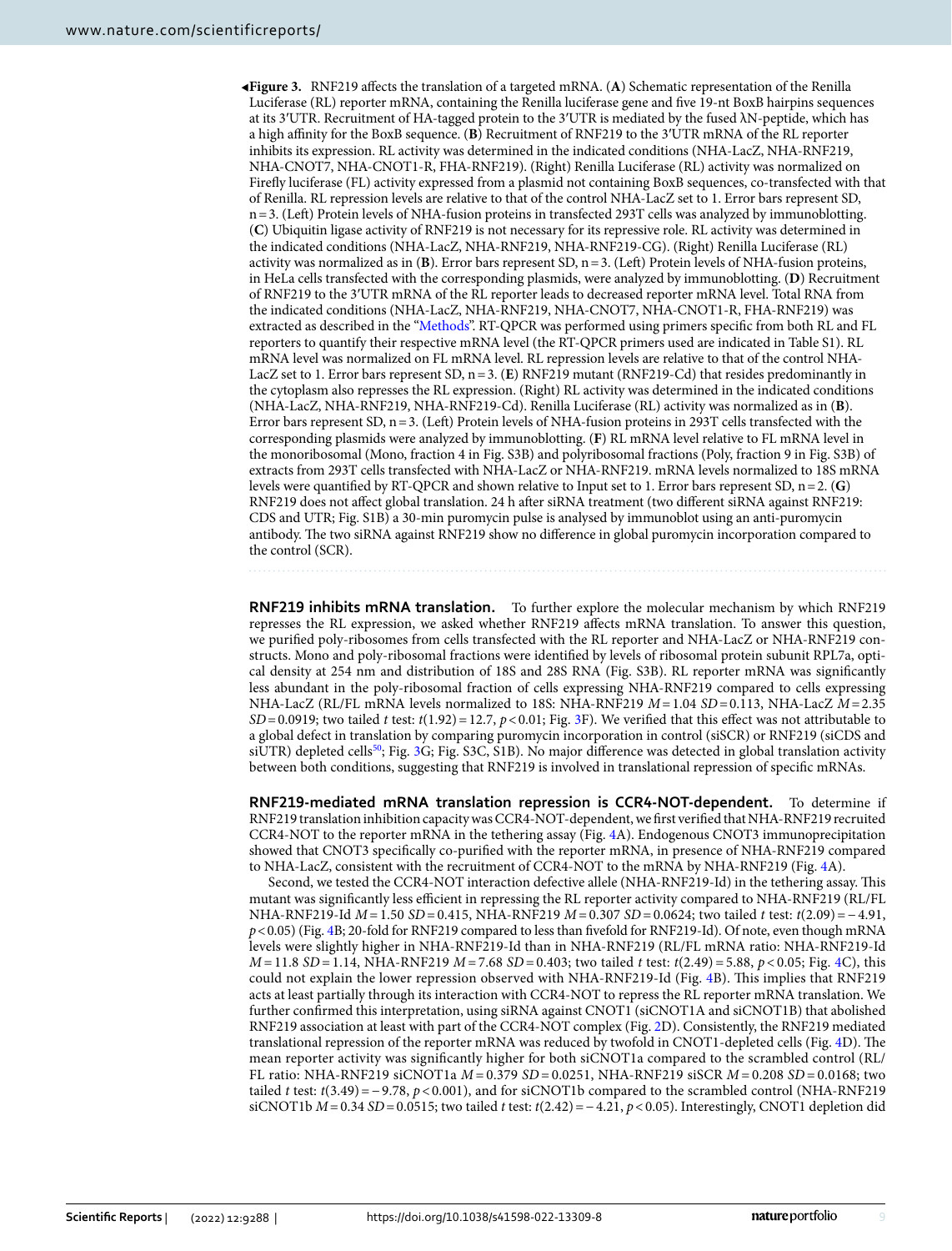

<span id="page-9-0"></span>**Figure 4.** RNF219 mediated translational repression is CCR4-NOT dependent. (**A**) CNOT3 interacts with RNF219 tethered to the mRNA reporter. RNA-IPs were performed on extracts of cells transfected with the RL reporter and NHA-LacZ or NHA-RNF219 using CNOT3 antibody. The level of Renilla mRNA in the CNOT3-IP was highly enriched in NHA-RNF219 transfected cells as compared to NHA-LacZ transfected cells, as quantifed by RTPCR. Results representative of two replicates are shown. (**B**) RNF219 interaction with the CCR4-NOT complex is necessary for RFN219 to repress RL reporter translation efficiently. (Top) RL activity was determined in the indicated conditions (NHA-LacZ, NHA-RNF219 and NHA-RNF219-Id). RL activity repression was determined as in Fig. [3](#page-8-0)B. Error bars represent SD, n=3. (Bottom) Protein levels of NHA-LacZ, NHA-RNF219, NHA-RNF219-Id in HeLa cells transfected with the corresponding plasmids were analyzed by immunoblotting. (**C**) mRNA levels of samples in (**B**) were quantifed as in Fig. [3D](#page-8-0). Error bars represent SD, n=3. (**D**) Knock down of CCR4-NOT scafold CNOT1 afects NHA-RNF219 mediated repression. RL activity was determined in the indicated conditions (NHA-LacZ, NHA-RNF219 and NHA-RNF219-Id) in control cells (siSCR) or in siCNOT1 depleted cells (siCNOT1A and siCNOT1B are two siRNA targeting diferent regions of CNOT1 mRNA). (Right) RL activity repression was determined as in Fig. [3](#page-8-0)B. RL repression levels are relative to that of the control NHA-LacZ in the siSCR cells, set to 1. Error bars represent SD, n = 3. (Left) Protein levels. The arrow indicates the expected CNOT1 band. The lower is a non-specific band as it does not disappear in siCNOT1 treated cells.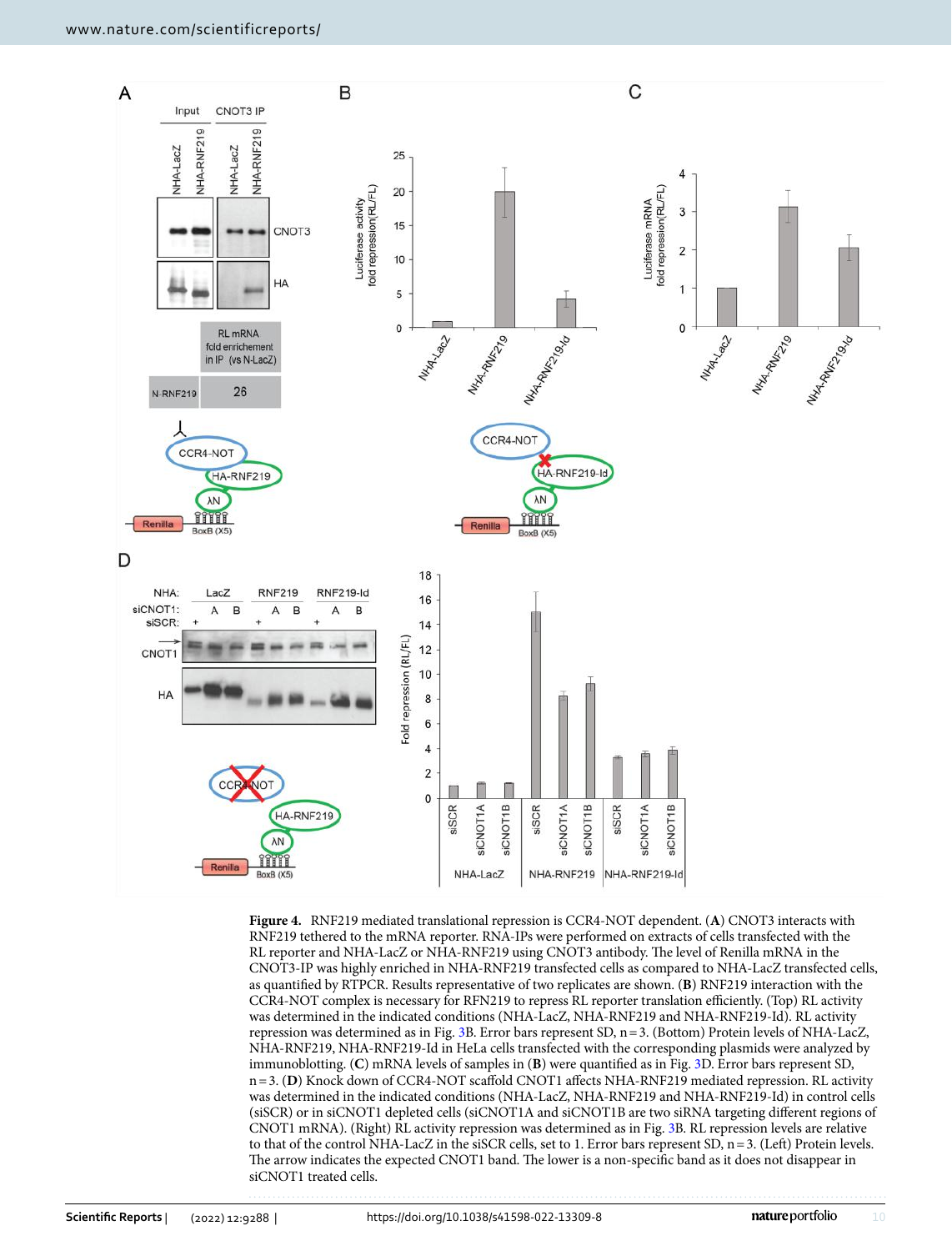not further reduce the residual repressive activity of RNF219-Id: there was no signifcant diference in mean RL/ FL ratio between NHA-RNF219-Id siCNOT1a compared to the scrambled control (NHA-RNF219-Id siCNOT1a *M*=0.879 *SD*=0.133, NHA-RNF219-Id siSCR *M*=0.949 *SD*=0.103; two tailed *t* test: *t*(3.76)=0.714, *p* > 0.05) or NHA-RNF219-Id siCNOT1b compared to the scrambled control (NHA-RNF219-Id siCNOT1b *M* = 0.82 *SD*=0.143, two tailed *t* test: *t*(3.65)=1.27, *p*>0.05), suggesting that RNF219 may also function in CCR4-NOT independent repression.

These results indicate that RNF219 in complex with CCR4-NOT represses mRNA translation.

**RNF219 affects the poly(A) tail length of a targeted mRNA.** The CCR4-NOT complex can repress translation either through its associated deadenylation activity or through the DDX6 pathway acting at the 5′ end of mRNA[26](#page-15-7),[27](#page-15-8). Several CCR4-NOT associated E3 ligases have been reported to increase deadenylation activity leading to accelerated mRNA decay<sup>51,52</sup>. We therefore analyzed the poly(A) tail length of RNF219-tethered reporter mRNA using the extension Poly(A) Test (ePAT) assay<sup>41,53</sup>. As expected, tethering the CCR4-NOT subunit CNOT7 resulted in shortening of the RL reporter mRNA poly(A) tail which can be observed by the accumulation of signal at the bottom of the lanes (Fig. [5](#page-11-0)A; lane 4). RNF219 tethering had the opposite efect and led to an increased poly(A) tail length of the reporter mRNA (Fig. [5A](#page-11-0), compare lane 1 and 2). As a control, the poly(A) tail of endogenous GAPDH mRNA, which is not targeted by lambda peptide, was not afected.

To investigate whether the impact of RNF219 on poly(A) tail length was dependent on RNF219 interaction with CCR4-NOT, we used an RNF219 interaction mutant NHA-RNF219-[1–480] (upper panel Fig. [5B](#page-11-0) and Fragment F5 in Fig. S2C) which lacks the C-terminus containing the interaction domain. This interaction mutant inefficiently represses the RL reporter expression (Fig. S4A,B). We tested the effect of the interaction mutant on the reporter mRNA poly $(A)$  tail length (Fig. [5](#page-11-0)B). While RNF219 lengthened the reporter mRNA poly(A) tail, the interaction mutant NHA-RNF219-[1–480] did not (Fig. [5B](#page-11-0)). We also tested the efects of the NHA-RNF219-Id interaction defective allele, which is unable to recruit the CCR4-NOT complex efficiently (Fig. [2](#page-6-0)E,F). Tis mutant did not cause lengthening of the poly(A) tail of the reporter (Fig. [5](#page-11-0)C, compare lane 3 with lane 2). These results suggest that RNF219 interaction with CCR4-NOT is necessary for RNF219-mediated inhibition of mRNA deadenylation.

Of note, NHA-RNF219-CG, the RING domain mutant (Fig. [1C](#page-3-0)) as well as a RNF219 RING-depleted allele, NHA-RNF219-[121–726], displayed similar activity as WT RNF219, indicating that the ubiquitin ligase activity is dispensable for the efect of RNF219 on mRNA poly(A) tail lengthening in our tethering assay (Fig. [5A](#page-11-0); lane 3, Fig. [5](#page-11-0)B; lane 4). As we previously commented (Fig. [3](#page-8-0)C), it is likely that RNF219 ubiquitin ligase activity serves at steps absent in the assay.

**Endogenous RNF219 has a role in cell cycle regulation.** To explore the in vivo function of RNF219, we asked whether RNF219 afects the expression of p27, a known target of CCR4-NOT and member of the Cip/ Kip family of cyclin dependent kinase inhibitor that triggers G1 cell cycle arrest<sup>54</sup>. Depletion of RNF219 using two diferent siRNA (CDS and UTR), triggers an increase of p27 protein level similar to that observed in CNOT3 depleted cells (Fig. [6A](#page-14-12)). Notably, p27/CDKN1b mRNA levels in RNF219 depleted cells were unchanged compared to control cells (Fig. [6](#page-14-12)B), suggesting that the efect of RNF219 on p27 is post-transcriptional.

Next, we performed RNA sequencing in RNF219 depleted cells using siRNA targeting the CDS. Diferential expression analysis done between control (SCR) and RNF219 depleted cells show that 617 genes were found to be down-regulated while 605 were found upregulated (|logFC| > 0.5 and BH corrected *p*-value<0.05, Fig. [6](#page-14-12)C, Table S3). Gene set enrichment analysis of GO terms (Fig. [6](#page-14-12)D, Table S4) showed that down-regulated genes in RNF219 depleted cells were generally associated with cell cycle regulation and enriched for processes such as chromosome segregation and meiosis. Up-regulated genes were generally associated with innate immune response and enriched for processes such as interleukin 1 production and cytokine signaling.

In conclusion, our results altogether suggest that RNF219 is implicated in cell cycle regulation and innate immunity. Moreover, its association with CCR4-NOT represses translation concomitantly to inhibition of deadenylation. We propose that RNF219 could serve as a molecular switch regulating pathway choices between different modes of translation repression (Fig. [7](#page-14-13)).

### **Discussion**

In this study we describe RNF219, an emerging E3 ubiquitin ligase, associated with the CCR4-NOT complex. Our biochemical data suggest that RNF219 stably associates with the CCR4-NOT complex (Fig. [2\)](#page-6-0). The results indicate that CNOT1 is required for RNF219 interaction with the NOT module components CNOT2 and CNOT3.

The CCR4-NOT complex is a well-described key regulator of eukaryotic gene expression<sup>55</sup>. Because numerous CCR4-NOT interacting partners regulate the activity of the complex and afect gene expression, RNF219 association with CCR4-NOT (Fig. [2\)](#page-6-0) is an indication that it may also participate in these processes. Consistent with this hypothesis, we fnd that RNF219 inhibits targeted mRNA expression (Fig. [3](#page-8-0)) in a manner that greatly depends on its interaction with the CCR4-NOT complex. An exclusively cytoplasmic version of RNF219 is also able to repress targeted mRNA although to a lesser extent compared to WT RNF219 (Fig. [3](#page-8-0)E). This suggests that RNF219 has a yet unknown nuclear function in regulating mRNA expression. It is likely that it contributes to already described nuclear CCR4-NOT activities such as transcription initiation, elongation, termination, splicing or export to the cytoplasm<sup>[55](#page-16-0)</sup>.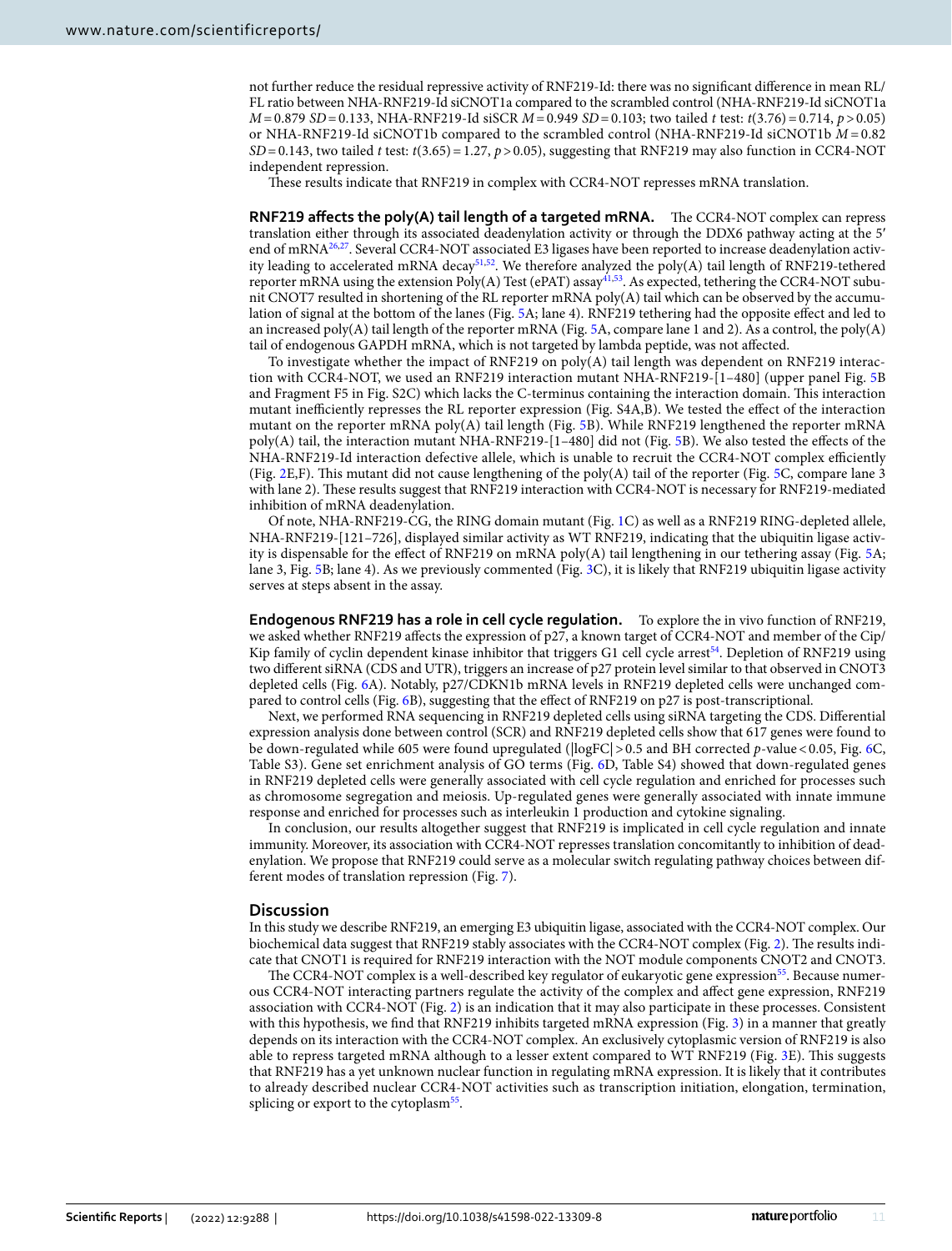<span id="page-11-0"></span>**Figure 5.** RNF219 affects the polyA tail length of a targeted mRNA. (**A**) RNF219 stabilizes the reporter mRNA ▶ poly(A) tail. ePAT assays were performed using HeLa cells expressing the RL reporter and either of the following constructs: NHA-LacZ, NHA-RNF219, NHA-RNF219-CG or NHA-CNOT7. On the lef panel, a PAT primer (Luc\_3; Table S1) specifc to the poly(A) tail of the RL reporter gene is used. On the right panel a PAT primer specifc to the poly(A) tail of the GAPDH control gene is used (Table S1). Corresponding image analyzer profles are shown at the right of each ePAT gel. (**B**) RNF219 mRNA poly(A) tail stabilization does not depend on its RING Finger domain but depends on its interaction with the CCR4-NOT complex. ePAT assays were performed using HeLa cells expressing the RL reporter and either of the following constructs: NHA-LacZ, NHA-RNF219, NHA-RNF219-[1–480], NHA-RNF219-[121–726]. On the lef panel, a PAT primer (Luc\_2; Table S1) specifc of the poly(A) tail of the RL reporter gene is used. On the right panel a PAT primer specifc of the poly(A) tail of the GAPDH control gene is used. Corresponding image analyzer profles are shown at the right of each ePAT gel. (**C**) RNF219 mRNA poly(A) tail stabilization depends on its interaction with the CCR4-NOT complex. ePAT assays were performed using HeLa cells expressing the RL reporter and either of the following constructs: NHA-LacZ, NHA-RNF219, NHA-RNF219-Id. On the lef panel, a PAT primer (Luc\_3; Table S1) specifc to the poly(A) tail of the RL reporter gene is used. On the right panel a PAT primer specifc to the poly(A) tail of the GAPDH control gene is used. Corresponding image analyzer profles are shown at the right of each ePAT gel.

Strikingly, we found that RNF219 affects poly(A) tail shortening. This effect depends on RNF219 interaction with the CCR4-NOT complex (Fig. [5\)](#page-11-0). Knowing that the predominantly described enzymatic activity of the CCR4-NOT complex is mRNA tail deadenylation, it is tempting to suggest that RNF219 acts as a negative regulator of the deadenylase activity of the complex (Fig. [7](#page-14-13)). During the course of our study, two laboratories provided independent evidence that RNF219 associates with the human CCR4-NOT complex and negatively regulates deadenylation $32,33$  $32,33$  $32,33$ 

Furthermore, studies led by Meijer et al. report that eIF4A2 and DDX6, two helicases, compete to interact with CNOT1<sup>56</sup>. While DDX6 stimulates CNOT7 deadenylase activity, eIF4A2 is inhibitory in vitro. Interestingly longer poly(A) tails are bound to eIF4A2, similarly to poly(A) tails observed on the RNF219 targeted reporter<sup>56</sup>. This data supports our model proposing specific interacting partners are able to switch CCR4-NOT function between diferent modes of translation repression, dependent or independent of deadenylation.

Additionally, two studies reported that post-translational modifcations of CCR4-NOT subunits afected its deadenylation activity<sup>[52](#page-15-31),[57](#page-16-2)</sup>. The first study, Cano et al. identified an E3 ligase, MEX-3C, that interacts with the CCR4-NOT complex and promotes its deadenylase activity by ubiquitylation of the CNOT7 deadenylase $52$ . In the second study, Sharma et al. showed that deacetylation of CNOT7 by HDAC1 and 2 stimulates the deadenylase activity of the complex<sup>57</sup>. Thus, post-translational modifications of the CCR4-NOT complex, including acetylation and ubiquitylation, modulate its activity. In contrast to previous reports, RNF219 is the frst CCR4- NOT associated E3 ligase potentially inhibiting its enzymatic function. However, in our experiment, RNF219 ubiquitin ligase activity does not appear to be necessary for RNF219 mediated repression in the reporter assay. It is possible that the ubiquitin ligase activity acts at steps, such as RNF219 recruitment or residence time, absent in our tethering assay.

We showed that targeting RNF219 to a reporter mRNA on one hand inhibits its expression (Fig. [3\)](#page-8-0) but on the other hand increased its poly(A) tail length (Fig. [5](#page-11-0)). This might seem surprising, as longer poly(A) tails have been classically associated with mRNA stabilization and increased translation. We interpret these observations to indicate that the mRNAs that have not been degraded by CCR4-NOT recruitment, and are therefore present in the samples analyzed in the ePat assay, have longer tails due to a protective efect of RNF219. In addition, studies by Lima et al. demonstrated that in somatic cells highly expressed mRNAs tend to have short polyA tails<sup>[10](#page-14-8)</sup>. Consistently, our study reinforces the idea that the relationship between poly(A) tail length and transla-tion efficiency is complex and highly regulated in somatic cells<sup>1[,9](#page-14-7)</sup>.

In conclusion, we show that RNF219 is a novel factor implicated in post-transcriptional regulation of mRNA. Although, direct RNF219 mRNA targets are yet to be discovered, we found that RNF219 afects p27/CDKN1b expression post-transcriptionally, involving RNF219 in cell cycle regulation (Fig. [6\)](#page-14-12). Tis is consistent with RNF219 function in replication origin firing control and cellular transformation<sup>44</sup>.

To our knowledge RNF219 and eIF4A2 are the frst identifed modulators of CCR4-NOT activity preventing deadenylation and repressing translation at the same tim[e56.](#page-16-1) Interestingly, Youn et al. have previously described RNF219 and CCR4-NOT interaction using an in vivo proximity-dependent biotinylation (BioID) analysis<sup>58</sup>. Tis report, defnes the core components of stress granules (SGs) and P-Bodies (PBs). It is tempting to speculate that RNF219 modulates CCR4-NOT mediated deadenylation and translational repression of SG or PB associated RNA to allow a rapid cellular response, enabling cells to start protein synthesis from already accumulated mRNAs. Future work will reveal physiologically relevant, direct targets of the RNF219/CCR4-NOT complex and further characterize the pathway of translational repression it regulates.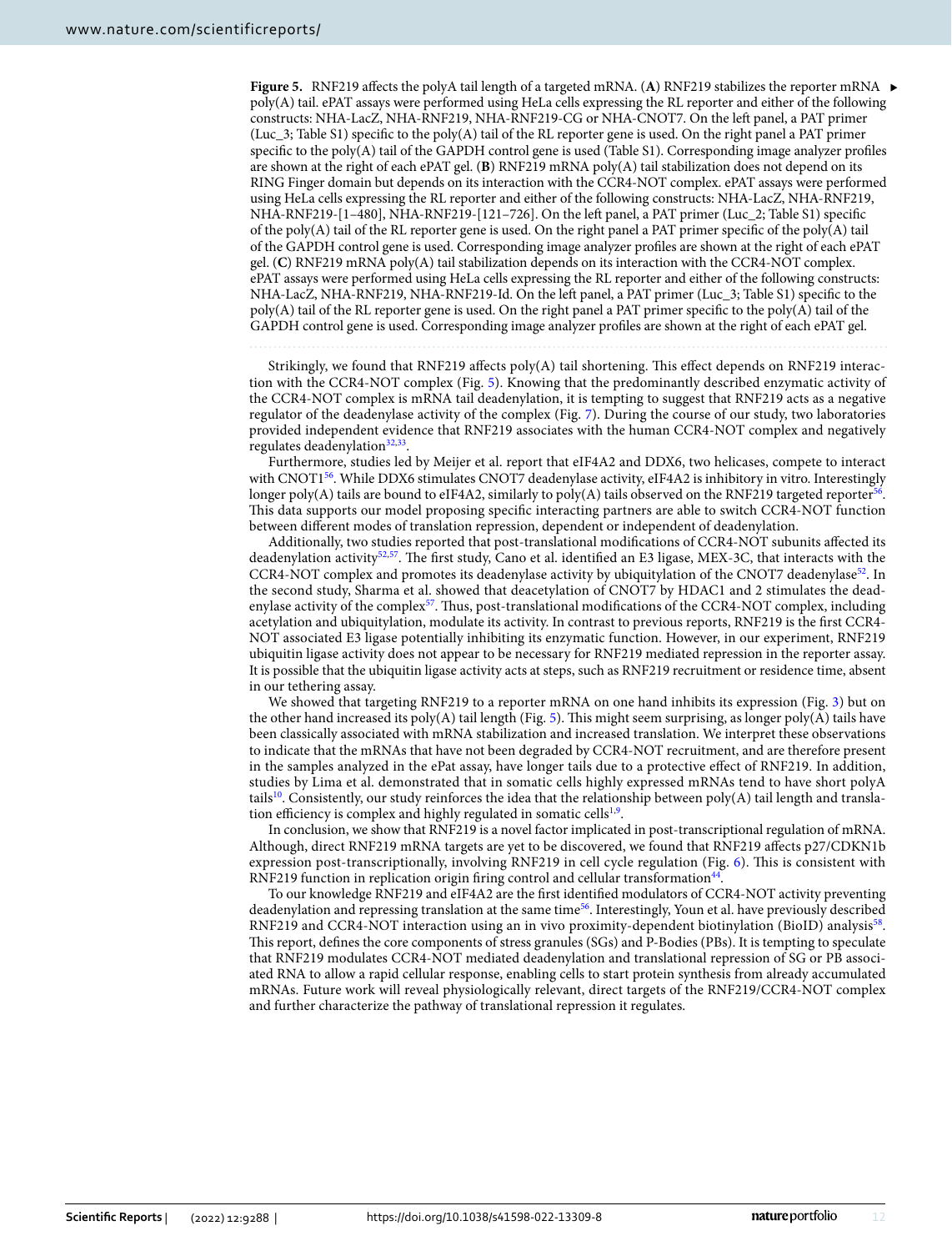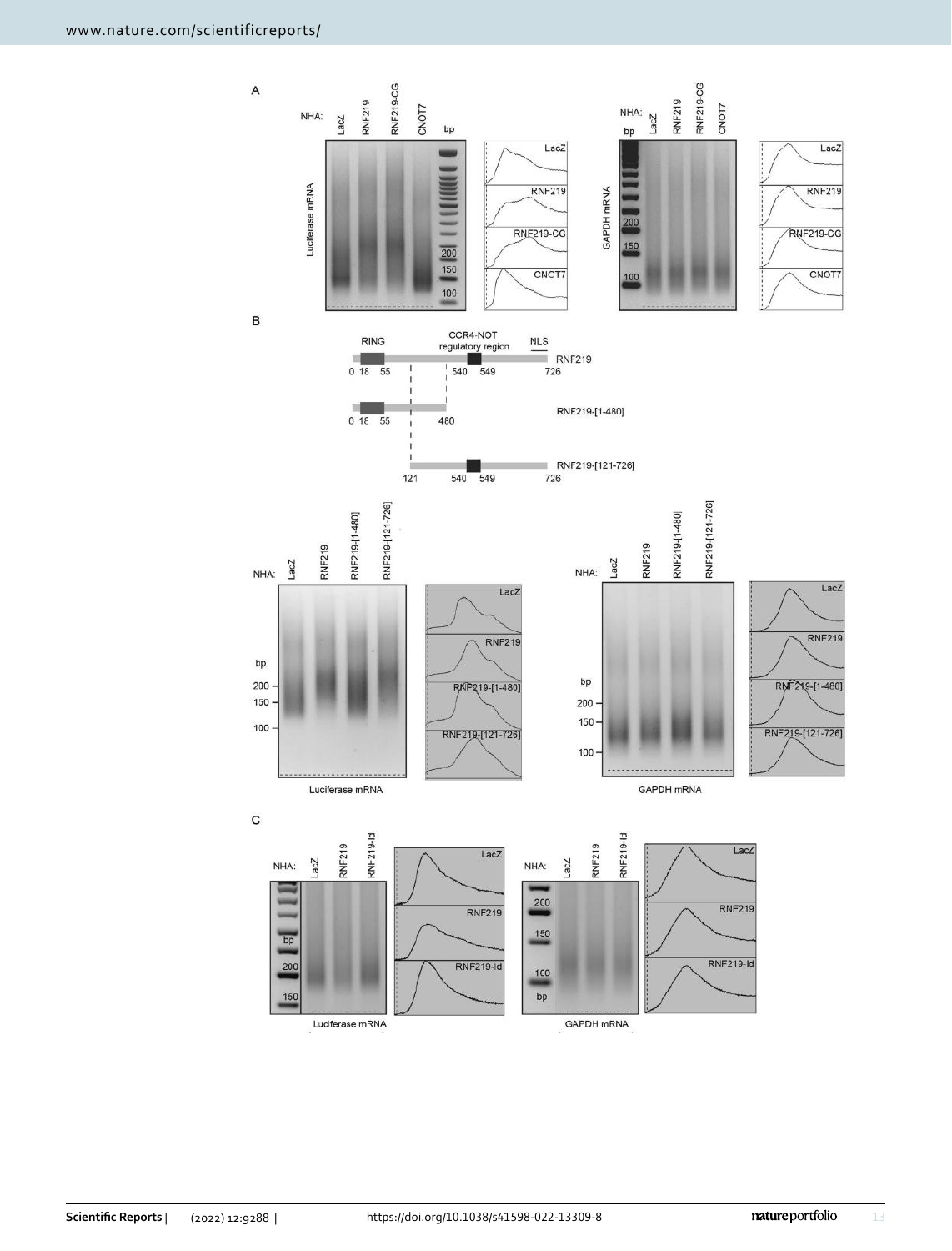$\mathbf C$ 



D

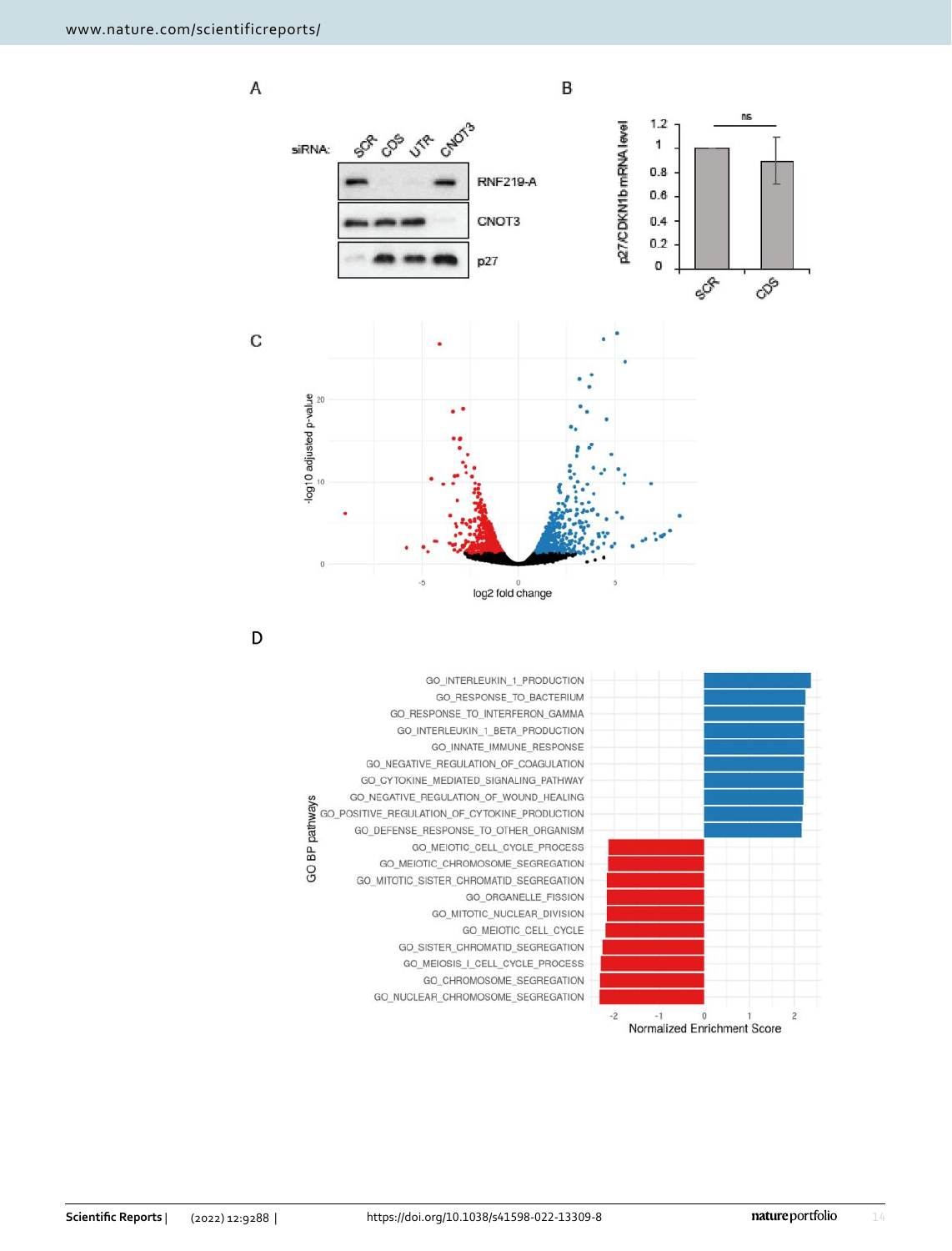<span id="page-14-12"></span>**Figure 6.** Endogenous RNF219 is implicated in cell cycle regulation. (**A**) Knock-down of RNF219 induces an ▸ increase in p27 protein level. HeLa cells were transfected with two siRNA against RNF219 (CDS and UTR) or CNOT3. RNF219, CNOT3 and p27 protein levels were analyzed by immunoblotting using RNF219-A, CNOT3 and p27 antibodies respectively. (**B**) Knock-down of RNF219 does not substantially afect p27 mRNA level. RNA was extracted in control (SCR) or in RNF219 depleted cells (CDS). RT-QPCR was performed using primers specifc to p27/CDKN1b (Table S1) and was normalized on 18S mRNA level. p27/CDKN1b mRNA level was set to 1 in the control (SCR). Error bars represent SD, n=3. ns P>0.05 based on unpaired two-tailed Student's *t* test. (**C**) Volcano plot showing diferentially expressed (DE) genes of two replicates between siRNF219 CDS versus control SCR. Blue dots represent genes upregulated in RNF219 depleted cells, red represent downregulated genes, black signifying non-DE genes. Diferential expression threshold is BH corrected p-value<0.05 and [LogFC|>0.5. (D) The top 10 downregulated (red) and upregulated (blue) GO Biological Process terms using gene set enrichment analysis comparing siRNF219 CDS versus SCR. All enrichments are signifcant with a BH corrected p-value < 0.001.



<span id="page-14-13"></span>**Figure 7.** Schematic representation of RNF219 function. Recruitment of RNF219/CCR4-NOT complexes leads to mRNA translational repression in the absence of poly(A) tail deadenylation.

### **Data availability**

RNA-sequencing data have been deposited in GEO under the accession number GSE95442. All raw data used for mRNA quantifcation and luciferase activities are available in Table S5, along with all associated statistical analyses.

Received: 11 April 2019; Accepted: 5 May 2022 Published online: 03 June 2022

#### **References**

- <span id="page-14-0"></span>1. Passmore, L. A. & Coller, J. Roles of mRNA poly(A) tails in regulation of eukaryotic gene expression. *Nat. Rev. Mol. Cell Biol.* <https://doi.org/10.1038/s41580-021-00417-y> (2021).
- <span id="page-14-1"></span>2. Decker, C. J. & Parker, R. Mechanisms of mRNA degradation in eukaryotes. *Trends Biochem. Sci.* **19**, 336–340 (1994).
- <span id="page-14-2"></span>3. Parker, R. & Song, H. Te enzymes and control of eukaryotic mRNA turnover. *Nat. Struct. Mol. Biol.* **11**, 121–127. [https://doi.org/](https://doi.org/10.1038/nsmb724) [10.1038/nsmb724](https://doi.org/10.1038/nsmb724) (2004).
- <span id="page-14-3"></span>4. Mendez, R. & Richter, J. D. Translational control by CPEB: A means to the end. *Nat. Rev. Mol. Cell Biol.* **2**, 521–529. [https://doi.](https://doi.org/10.1038/35080081) [org/10.1038/35080081](https://doi.org/10.1038/35080081) (2001).
- <span id="page-14-4"></span>5. Bhattacharyya, S. N., Habermacher, R., Martine, U., Closs, E. I. & Filipowicz, W. Relief of microRNA-mediated translational repression in human cells subjected to stress. *Cell* **125**, 1111–1124.<https://doi.org/10.1016/j.cell.2006.04.031> (2006).
- <span id="page-14-5"></span>6. Weill, L., Belloc, E., Bava, F. A. & Mendez, R. Translational control by changes in poly(A) tail length: Recycling mRNAs. *Nat. Struct. Mol. Biol.* **19**, 577–585. <https://doi.org/10.1038/nsmb.2311>(2012).
- 7. Eichhorn, S. W. *et al.* mRNA poly(A)-tail changes specifed by deadenylation broadly reshape translation in Drosophila oocytes and early embryos. *Elife* **5**, e16955. <https://doi.org/10.7554/eLife.16955>(2016).
- <span id="page-14-6"></span>8. Lim, J., Lee, M., Son, A., Chang, H. & Kim, V. N. mTAIL-seq reveals dynamic poly(A) tail regulation in oocyte-to-embryo development. *Genes Dev.* **30**, 1671–1682.<https://doi.org/10.1101/gad.284802.116> (2016).
- <span id="page-14-7"></span>9. Subtelny, A. O., Eichhorn, S. W., Chen, G. R., Sive, H. & Bartel, D. P. Poly(A)-tail profling reveals an embryonic switch in translational control. *Nature* **508**, 66–71. <https://doi.org/10.1038/nature13007> (2014).
- <span id="page-14-8"></span>10. Lima, S. A. *et al.* Short poly(A) tails are a conserved feature of highly expressed genes. *Nat. Struct. Mol. Biol.* **24**, 1057–1063. [https://](https://doi.org/10.1038/nsmb.3499) [doi.org/10.1038/nsmb.3499](https://doi.org/10.1038/nsmb.3499) (2017).
- <span id="page-14-9"></span>11. Maillet, L., Tu, C., Hong, Y. K., Shuster, E. O. & Collart, M. A. Te essential function of Not1 lies within the Ccr4-Not complex. *J. Mol. Biol.* **303**, 131–143. <https://doi.org/10.1006/jmbi.2000.4131> (2000).
- <span id="page-14-10"></span>12. Nasertorabi, F., Batisse, C., Diepholz, M., Suck, D. & Bottcher, B. Insights into the structure of the CCR4-NOT complex by electron microscopy. *FEBS Lett.* **585**, 2182–2186.<https://doi.org/10.1016/j.febslet.2011.05.071>(2011).
- <span id="page-14-11"></span>13. Bawankar, P., Loh, B., Wohlbold, L., Schmidt, S. & Izaurralde, E. NOT10 and C2orf29/NOT11 form a conserved module of the CCR4-NOT complex that docks onto the NOT1 N-terminal domain. *RNA Biol.* **10**, 228–244. <https://doi.org/10.4161/rna.23018> (2013).
- 14. Mauxion, F., Preve, B. & Seraphin, B. C2ORF29/CNOT11 and CNOT10 form a new module of the CCR4-NOT complex. *RNA Biol.* **10**, 267–276. <https://doi.org/10.4161/rna.23065>(2013).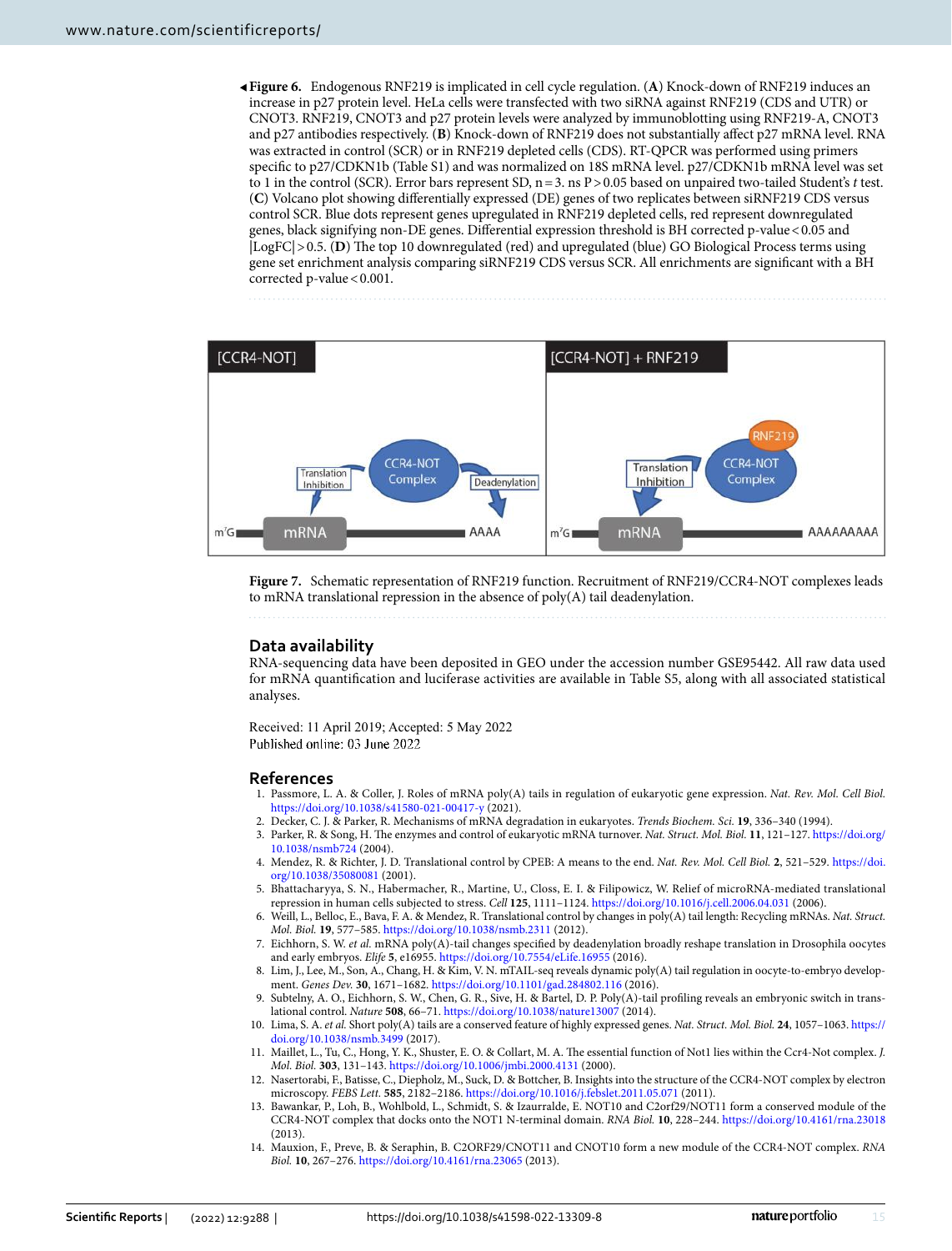- <span id="page-15-1"></span>15. Boland, A. *et al.* Structure and assembly of the NOT module of the human CCR4-NOT complex. *Nat. Struct. Mol. Biol.* **20**, 1289–1297. <https://doi.org/10.1038/nsmb.2681>(2013).
- <span id="page-15-0"></span>16. Lau, N. C. *et al.* Human Ccr4-Not complexes contain variable deadenylase subunits. *Biochem. J.* **422**, 443–453. [https://doi.org/10.](https://doi.org/10.1042/BJ20090500) [1042/BJ20090500](https://doi.org/10.1042/BJ20090500) (2009).
- <span id="page-15-2"></span>17. Temme, C., Zaessinger, S., Meyer, S., Simonelig, M. & Wahle, E. A complex containing the CCR4 and CAF1 proteins is involved in mRNA deadenylation in Drosophila. *EMBO J.* **23**, 2862–2871.<https://doi.org/10.1038/sj.emboj.7600273>(2004).
- <span id="page-15-3"></span>18. Yamashita, A. *et al.* Concerted action of poly(A) nucleases and decapping enzyme in mammalian mRNA turnover. *Nat. Struct. Mol. Biol.* **12**, 1054–1063.<https://doi.org/10.1038/nsmb1016>(2005).
- 19. Goldstrohm, A. C., Hook, B. A., Seay, D. J. & Wickens, M. PUF proteins bind Pop2p to regulate messenger RNAs. *Nat. Struct. Mol. Biol.* **13**, 533–539. <https://doi.org/10.1038/nsmb1100> (2006).
- 20. Garneau, N. L., Wilusz, J. & Wilusz, C. J. Te highways and byways of mRNA decay. *Nat. Rev. Mol. Cell Biol.* **8**, 113–126. [https://](https://doi.org/10.1038/nrm2104) [doi.org/10.1038/nrm2104](https://doi.org/10.1038/nrm2104) (2007).
- 21. Goldstrohm, A. C. & Wickens, M. Multifunctional deadenylase complexes diversify mRNA control. *Nat. Rev. Mol. Cell Biol.* **9**, 337–344. <https://doi.org/10.1038/nrm2370> (2008).
- 22. Chen, C. *et al.* Distinct expression patterns of the subunits of the CCR4-NOT deadenylase complex during neural development. *Biochem. Biophys. Res. Commun.* **411**, 360–364.<https://doi.org/10.1016/j.bbrc.2011.06.148>(2011).
- <span id="page-15-4"></span>23. Sandler, H., Kreth, J., Timmers, H. T. & Stoecklin, G. Not1 mediates recruitment of the deadenylase Caf1 to mRNAs targeted for degradation by tristetraprolin. *Nucleic Acids Res.* **39**, 4373–4386.<https://doi.org/10.1093/nar/gkr011> (2011).
- <span id="page-15-5"></span>24. Barckmann, B. & Simonelig, M. Control of maternal mRNA stability in germ cells and early embryos. *Biochim. Biophys. Acta* **1829**, 714–724. <https://doi.org/10.1016/j.bbagrm.2012.12.011>(2013).
- <span id="page-15-6"></span>25. Temme, C., Simonelig, M. & Wahle, E. Deadenylation of mRNA by the CCR4-NOT complex in Drosophila: Molecular and developmental aspects. *Front. Genet.* **5**, 143. <https://doi.org/10.3389/fgene.2014.00143> (2014).
- <span id="page-15-7"></span>26. Mathys, H. *et al.* Structural and biochemical insights to the role of the CCR4-NOT complex and DDX6 ATPase in microRNA repression. *Mol. Cell* **54**, 751–765. <https://doi.org/10.1016/j.molcel.2014.03.036> (2014).
- <span id="page-15-8"></span>27. Chen, Y. *et al.* A DDX6-CNOT1 complex and W-binding pockets in CNOT9 reveal direct links between miRNA target recognition and silencing. *Mol. Cell* **54**, 737–750.<https://doi.org/10.1016/j.molcel.2014.03.034> (2014).
- <span id="page-15-9"></span>28. Cooke, A., Prigge, A. & Wickens, M. Translational repression by deadenylases. *J. Biol. Chem.* **285**, 28506–28513. [https://doi.org/](https://doi.org/10.1074/jbc.M110.150763) [10.1074/jbc.M110.150763](https://doi.org/10.1074/jbc.M110.150763) (2010).
- 29. Kamenska, A. et al. The DDX6-4E-T interaction mediates translational repression and P-body assembly. *Nucleic Acids Res.* 44, 6318–6334. <https://doi.org/10.1093/nar/gkw565>(2016).
- 30. Ozgur, S. *et al.* Structure of a human 4E-T/DDX6/CNOT1 complex reveals the diferent interplay of DDX6-binding proteins with the CCR4-NOT complex. *Cell Rep.* **13**, 703–711. <https://doi.org/10.1016/j.celrep.2015.09.033>(2015).
- <span id="page-15-10"></span>31. Waghray, S., Williams, C., Coon, J. J. & Wickens, M. Xenopus CAF1 requires NOT1-mediated interaction with 4E-T to repress translation in vivo. *RNA* **21**, 1335–1345.<https://doi.org/10.1261/rna.051565.115>(2015).
- <span id="page-15-11"></span>32. Poetz, F. *et al.* RNF219 attenuates global mRNA decay through inhibition of CCR4-NOT complex-mediated deadenylation. *Nat. Commun.* **12**, 7175. <https://doi.org/10.1038/s41467-021-27471-6> (2021).
- <span id="page-15-12"></span>33. Du, H. *et al.* RNF219 interacts with CCR4-NOT in regulating stem cell diferentiation. *J. Mol. Cell Biol.* **12**, 894–905. [https://doi.](https://doi.org/10.1093/jmcb/mjaa061) [org/10.1093/jmcb/mjaa061](https://doi.org/10.1093/jmcb/mjaa061) (2020).
- <span id="page-15-13"></span>34. Ran, F. A. *et al.* Genome engineering using the CRISPR-Cas9 system. *Nat. Protoc.* **8**, 2281–2308. [https://doi.org/10.1038/nprot.](https://doi.org/10.1038/nprot.2013.143) [2013.143](https://doi.org/10.1038/nprot.2013.143) (2013).
- <span id="page-15-14"></span>35. Greenberg, R. A. *et al.* Multifactorial contributions to an acute DNA damage response by BRCA1/BARD1-containing complexes. *Genes Dev.* **20**, 34–46.<https://doi.org/10.1101/gad.1381306>(2006).
- <span id="page-15-15"></span>36. Dignam, J. D., Lebovitz, R. M. & Roeder, R. G. Accurate transcription initiation by RNA polymerase II in a soluble extract from isolated mammalian nuclei. *Nucleic Acids Res.* **11**, 1475–1489.<https://doi.org/10.1093/nar/11.5.1475> (1983).
- <span id="page-15-16"></span>37. Nakatani, Y. & Ogryzko, V. Immunoafnity purifcation of mammalian protein complexes. *Methods Enzymol.* **370**, 430–444. [https://](https://doi.org/10.1016/S0076-6879(03)70037-8) [doi.org/10.1016/S0076-6879\(03\)70037-8](https://doi.org/10.1016/S0076-6879(03)70037-8) (2003).
- <span id="page-15-17"></span>38. Ennio De Gregorio, J. B., Preiss, T. & Hentze, M. W. Tethered-function analysis reveals that eIF4E can recruit ribosomes independent of its binding to the cap structure. *RNA* **7**, 106–113 (2001).
- <span id="page-15-18"></span>39. Pillai, R. S. *et al.* Inhibition of translational initiation by Let-7 MicroRNA in human cells. *Science* **309**, 1573–1576. [https://doi.org/](https://doi.org/10.1126/science.1115079) [10.1126/science.1115079](https://doi.org/10.1126/science.1115079) (2005).
- <span id="page-15-19"></span>40. Livak, K. J. & Schmittgen, T. D. Analysis of relative gene expression data using real-time quantitative PCR and the 2(−Delta Delta C(T)) method. *Methods* **25**, 402–408. <https://doi.org/10.1006/meth.2001.1262> (2001).
- <span id="page-15-20"></span>41. Chartier, A., Joly, W. & Simonelig, M. Measurement of mRNA Poly(A) tail lengths in drosophila female germ cells and germ-line stem cells. *Methods Mol. Biol.* **1463**, 93–102. [https://doi.org/10.1007/978-1-4939-4017-2\\_7](https://doi.org/10.1007/978-1-4939-4017-2_7) (2017).
- <span id="page-15-21"></span>42. Sobhian, B. *et al.* HIV-1 Tat assembles a multifunctional transcription elongation complex and stably associates with the 7SK snRNP. *Mol. Cell* **38**, 439–451. <https://doi.org/10.1016/j.molcel.2010.04.012>(2010).
- <span id="page-15-22"></span>43. Deshaies, R. J. & Joazeiro, C. A. RING domain E3 ubiquitin ligases. *Annu. Rev. Biochem.* **78**, 399–434. [https://doi.org/10.1146/](https://doi.org/10.1146/annurev.biochem.78.101807.093809) [annurev.biochem.78.101807.093809](https://doi.org/10.1146/annurev.biochem.78.101807.093809) (2009).
- <span id="page-15-23"></span>44. Coulombe, P. et al. The ORC ubiquitin ligase OBI1 promotes DNA replication origin firing. Nat. Commun. 10, 2426. [https://doi.](https://doi.org/10.1038/s41467-019-10321-x) [org/10.1038/s41467-019-10321-x](https://doi.org/10.1038/s41467-019-10321-x) (2019).
- <span id="page-15-24"></span>45. Petit, A. P. et al. The structural basis for the interaction between the CAF1 nuclease and the NOT1 scaffold of the human CCR4-NOT deadenylase complex. *Nucleic Acids Res.* **40**, 11058–11072. <https://doi.org/10.1093/nar/gks883> (2012).
- <span id="page-15-25"></span>46. Yang, Z., Zhu, Q., Luo, K. & Zhou, Q. Te 7SK small nuclear RNA inhibits the CDK9/cyclin T1 kinase to control transcription. *Nature* **414**, 317–322.<https://doi.org/10.1038/35104575>(2001).
- <span id="page-15-26"></span>47. Nguyen, V. T., Kiss, T., Michels, A. A. & Bensaude, O. 7SK small nuclear RNA binds to and inhibits the activity of CDK9/cyclin T complexes. *Nature* **414**, 322–325.<https://doi.org/10.1038/35104581>(2001).
- <span id="page-15-27"></span>48. Gehring, N. H., Neu-Yilik, G., Schell, T., Hentze, M. W. & Kulozik, A. E. Y14 and hUpf3b form an NMD-activating complex. *Mol. Cell* **11**, 939–949 (2003).
- <span id="page-15-28"></span>49. Pillai, R. S., Artus, C. G. & Filipowicz, W. Tethering of human Ago proteins to mRNA mimics the miRNA-mediated repression of protein synthesis. *RNA* **10**, 1518–1525. <https://doi.org/10.1261/rna.7131604> (2004).
- <span id="page-15-29"></span>50. Goodman, C. A. & Hornberger, T. A. Measuring protein synthesis with SUnSET: A valid alternative to traditional techniques?. *Exerc. Sport Sci. Rev.* **41**, 107–115.<https://doi.org/10.1097/JES.0b013e3182798a95>(2013).
- <span id="page-15-30"></span>51. Sgromo, A. *et al.* A CAF40-binding motif facilitates recruitment of the CCR4-NOT complex to mRNAs targeted by Drosophila Roquin. *Nat. Commun.* **8**, 14307.<https://doi.org/10.1038/ncomms14307> (2017).
- <span id="page-15-31"></span>52. Cano, F., Rapiteanu, R., Sebastiaan Winkler, G. & Lehner, P. J. A non-proteolytic role for ubiquitin in deadenylation of MHC-I mRNA by the RNA-binding E3-ligase MEX-3C. *Nat. Commun.* **6**, 8670.<https://doi.org/10.1038/ncomms9670>(2015).
- <span id="page-15-32"></span>53. Janicke, A., Vancuylenberg, J., Boag, P. R., Traven, A. & Beilharz, T. H. ePAT: A simple method to tag adenylated RNA to measure poly(A)-tail length and other 3′ RACE applications. *RNA* **18**, 1289–1295. <https://doi.org/10.1261/rna.031898.111> (2012).
- <span id="page-15-33"></span>54. Morita, M. *et al.* Depletion of mammalian CCR4b deadenylase triggers elevation of the p27Kip1 mRNA level and impairs cell growth. *Mol. Cell. Biol.* **27**, 4980–4990.<https://doi.org/10.1128/MCB.02304-06> (2007).